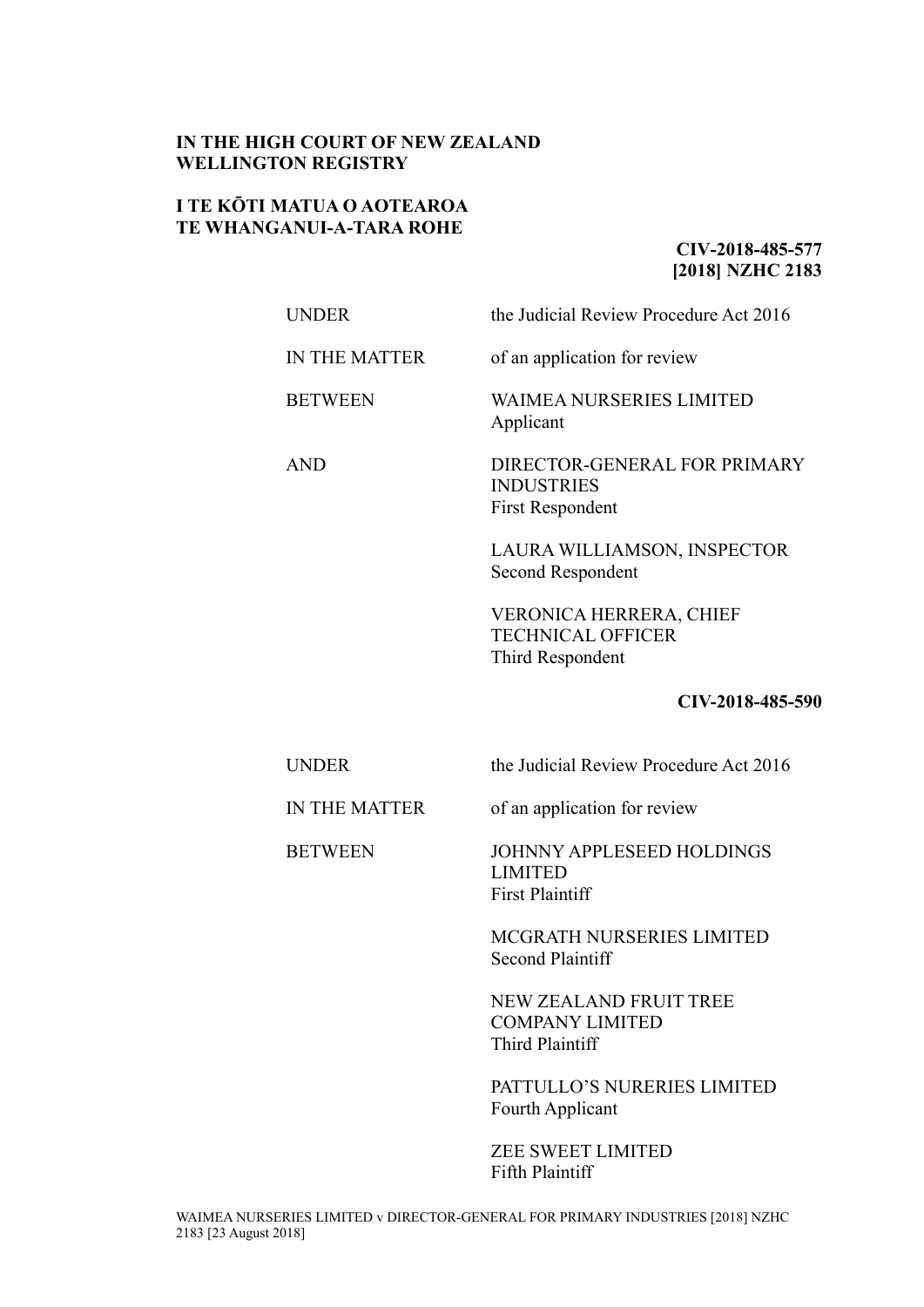|              | AND                   | THE DIRECTOR-GENERAL OF THE<br>MINISTRY FOR PRIMARY INDUSTRIES<br><b>First Defendant</b>                                                                                      |  |
|--------------|-----------------------|-------------------------------------------------------------------------------------------------------------------------------------------------------------------------------|--|
|              |                       | <b>CERTAIN INSPECTORS OF THE</b><br>MINISTRY FOR PRIMARY INDUSTRIES<br><b>Second Defendants</b>                                                                               |  |
|              |                       | A CHIEF TECHNICAL OFFICER OF THE<br>MINISTRY FOR PRIMARY INDUSTRIES<br>Third Defendant                                                                                        |  |
| Hearing:     | 16 and 17 August 2018 |                                                                                                                                                                               |  |
| Appearances: | Ltd                   | G D Pearson and J K Scragg for applicants in Waimea Nurseries<br>A M Glenie for plaintiffs in Johnny Appleseed Holdings Ltd<br>J Catran and N Fong for respondents/defendants |  |
| Judgment:    | 23 August 2018        |                                                                                                                                                                               |  |

# **JUDGMENT OF COOKE J**

# **Table of Contents**

| Applicants' key arguments                                         | $[10]$<br>[18]<br>$\lceil 21 \rceil$ |
|-------------------------------------------------------------------|--------------------------------------|
| Approach to interpretation                                        |                                      |
| Are the trees unauthorised goods?                                 |                                      |
| Following receipt by that inspector                               | $\lceil 23 \rceil$                   |
| False, incomplete, or misleading information concerning the goods | [29]                                 |
| Are all the trees unauthorised goods?                             | [47]                                 |
| <b>Unreasonableness</b>                                           | [58]                                 |
| <b>Alternative powers</b>                                         | [69]                                 |
| Sections 121 and 122                                              | $[73]$                               |
| Section 114                                                       | $[78]$                               |
| A different biosecurity response                                  | [84]                                 |
| <b>Relief</b>                                                     | [87]                                 |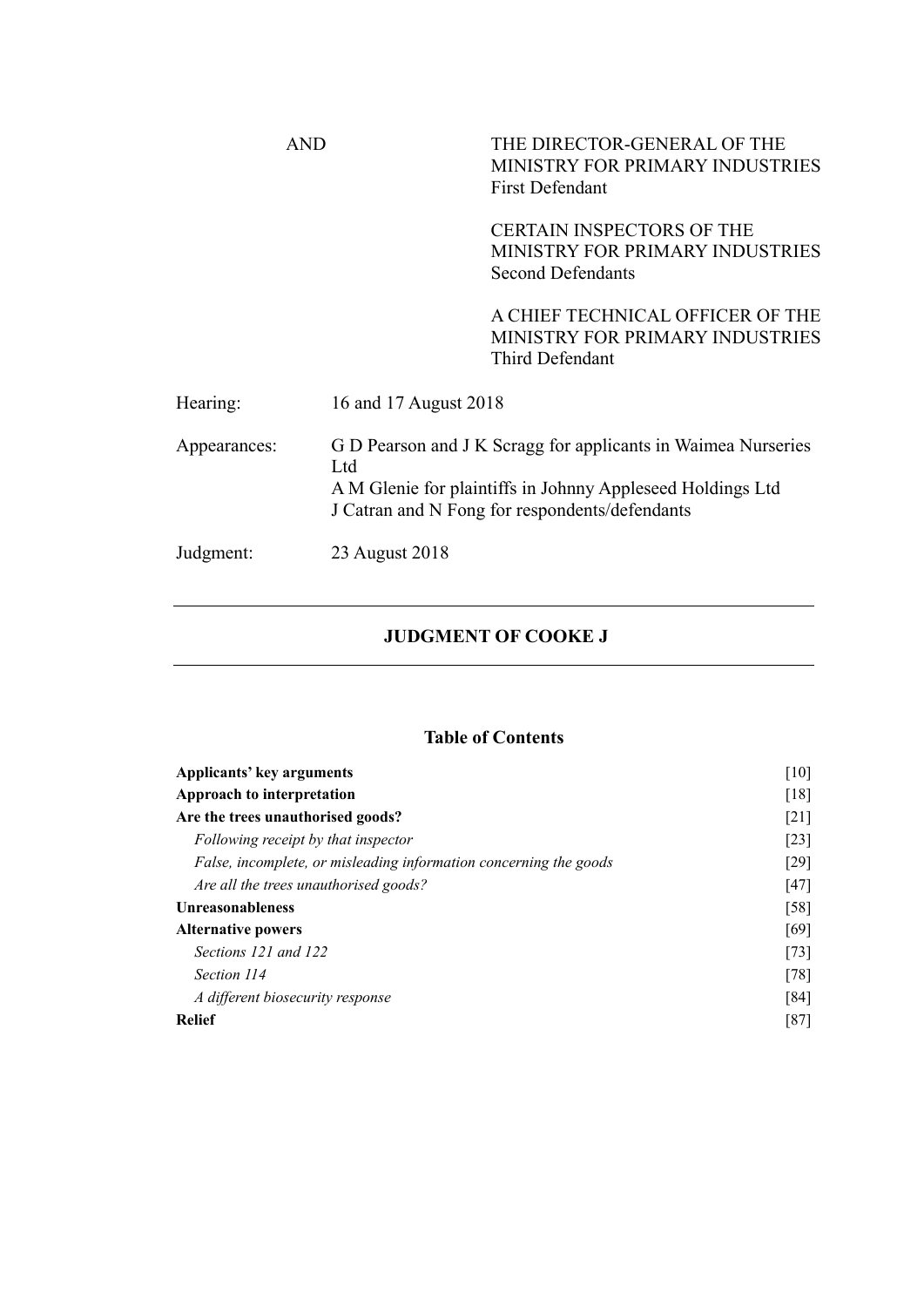[1] The applicants for judicial review in these two proceedings are entities involved in the commercial production of fruit in New Zealand.<sup>1</sup> They are fruit producers or orchardists who supply fruit trees to producers. The development of new varieties is an important part of the commercial development of the industry. There are two main categories of new varieties in issue in this case, being apple varieties (referred to as *malus*), and stone fruit varieties (referred to as *prunus*).

[2] The development of new varieties usually requires the importation of new plant material from overseas suppliers. Such importation involves significant biosecurity issues. The regime for managing those issues is established under the Biosecurity Act 1993 (the Act). Section 22 empowers the making of import health standards (IHS). These set out the requirements that any goods which are classified as "risk goods" must meet before they can be imported into New Zealand and obtain biosecurity clearance. Such plant material is classified as risk goods. $2$ 

[3] This regime involves a restriction on international trade, and the implementation of IHS is subject to international law. The WTO Agreement on the Application of the Sanitary and Phytosanitary Measures (the SPS Agreement) involves an international agreement on the measures that may be so applied by states. Under the SPS Agreement, New Zealand sets its own "appropriate level of protection" (ALOP), which identifies the level of risk that New Zealand is prepared to accept. New Zealand has comparably high standards of biosecurity because of the importance of biosecurity to our national economy. The development of IHS can involve a very extensive exercise, where a number of factors are taken into account, and the appropriate level of risk is assessed.<sup>3</sup> The applicable IHS in the present case is IHS155.02.06: *Importation of Nursery Stock*. 4

<span id="page-2-0"></span>[4] The applicants require the importation of material containing a new variety, which can then be grafted onto root stock in New Zealand, with the fruit trees grown,

 $\overline{a}$ 

<sup>1</sup> I will refer to the plaintiffs in the Johnny Appleseed Holdings Ltd proceeding also as applicants – see s 8(2)(a) of the Judicial Review Procedure Act 2016.

Biosecurity Act 1993, s 2.

<sup>3</sup> See, for example, *New Zealand Pork Industry Board v Director-General of the Ministry for Primary Industries* [2013] NZSC 154, [2014] 1 NZLR 477.

<sup>4</sup> A more comprehensive description of the regime is set out in *Strathboss Kiwifruit Ltd v The Attorney-General* [2018] NZHC 1559 at [163]–[186].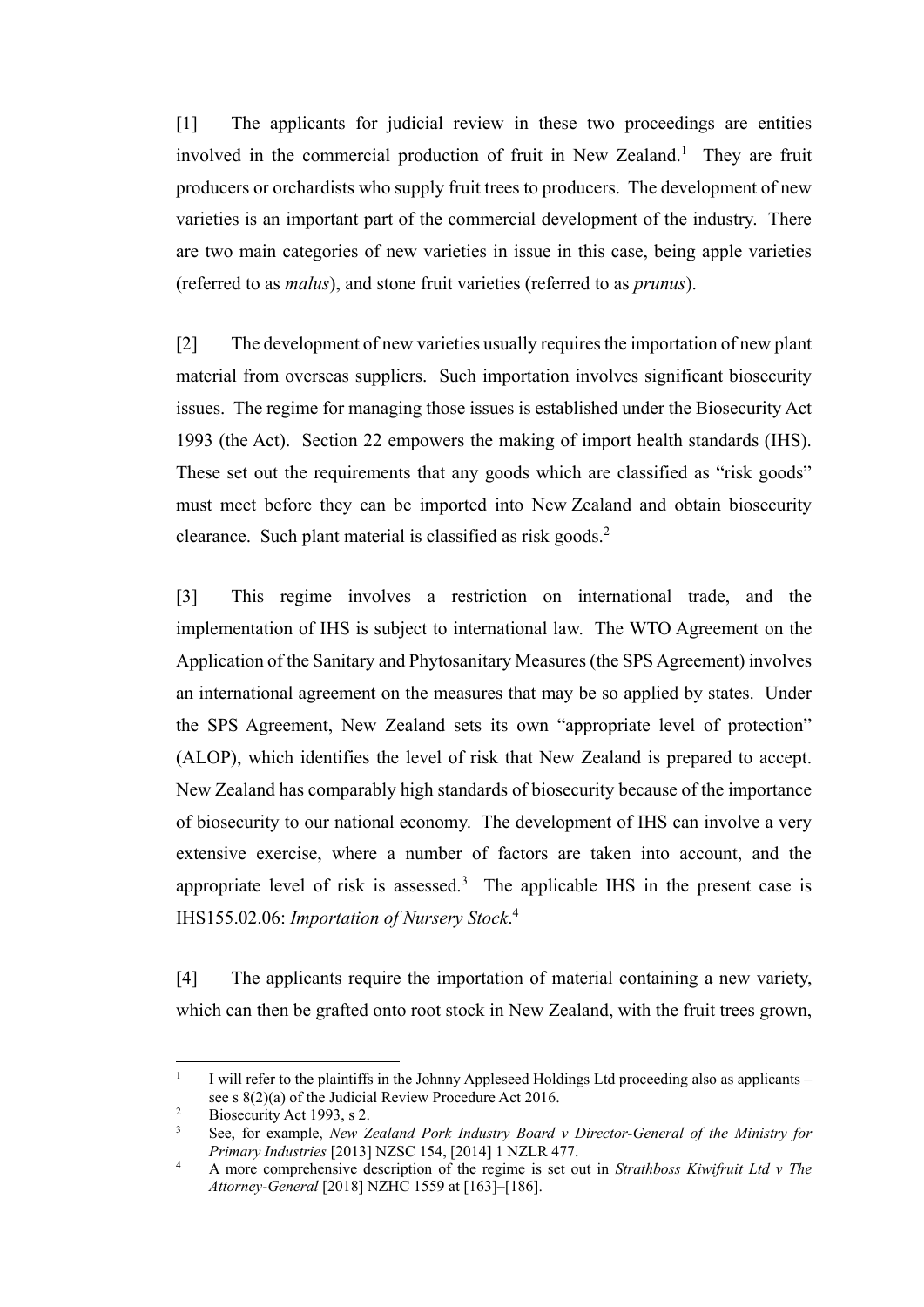and the produce then made commercially available. This usually takes the form of short lengths of branch with buds attached (stem stock). The relevant stem stock is imported under the regime in accordance with the IHS. The Ministry for Primary Industries (the Ministry) is empowered to issue import permits under s 24D(2). They are issued to allow importation that conforms with the relevant IHS. The stem stock is grown at facilities based overseas that are accredited by the Ministry in accordance with the IHS and a permit so issued. The facilities are referred to as clean plant facilities. There is an agreement between the Ministry and each clean plant facility. A "mother plant" stays at the clean plant facility for a period of two to three years where the stem stock is grown and tested.

[5] Once they have completed the growth and testing stage phytosanitary certificates are issued to allow transportation to New Zealand. The certificates are issued by government organisations. The International Plant Protection Convention identifies official functions and powers to inspect and certify exports and imports. The Ministry is New Zealand's representative, and in the United States the relevant representative is the United States Department of Agriculture (USDA). After the goods are certified by the USDA they are then transported to New Zealand. When they arrive in New Zealand they are placed in another quarantine facility known as a Post-Entry Quarantine Facility (PEQ). At this facility, the stem stock is grafted onto root stock, and further nursery stock is created and tested under the supervision of a biosecurity officer over a period of at least one year. After this process, the young trees are granted biosecurity clearance under ss 26 and 27, and they leave the PEQ. These trees are then used as the initial stock to create trees in commercial quantities.

[6] Since 2012, consignments of malus and prunus cultivars were tested at a Ministry accredited facility called the Clean Plant Centre Northwest, which is based at Washington State University in Washington State (the Clean Plant Centre). In March 2018, MPI conducted an audit of the Clean Plant Centre to assess it for the purposes of re-accreditation. It had previously been audited for the period to 30 May 2012. The 2018 audit identified a series of significant deficiencies in the operation of the Clean Plant Centre. Many testing records were missing, and in some cases test results had records suggesting that the material had failed the relevant tests. The audit identified 10 critical non-compliances. As a consequence, the Clean Plant Centre's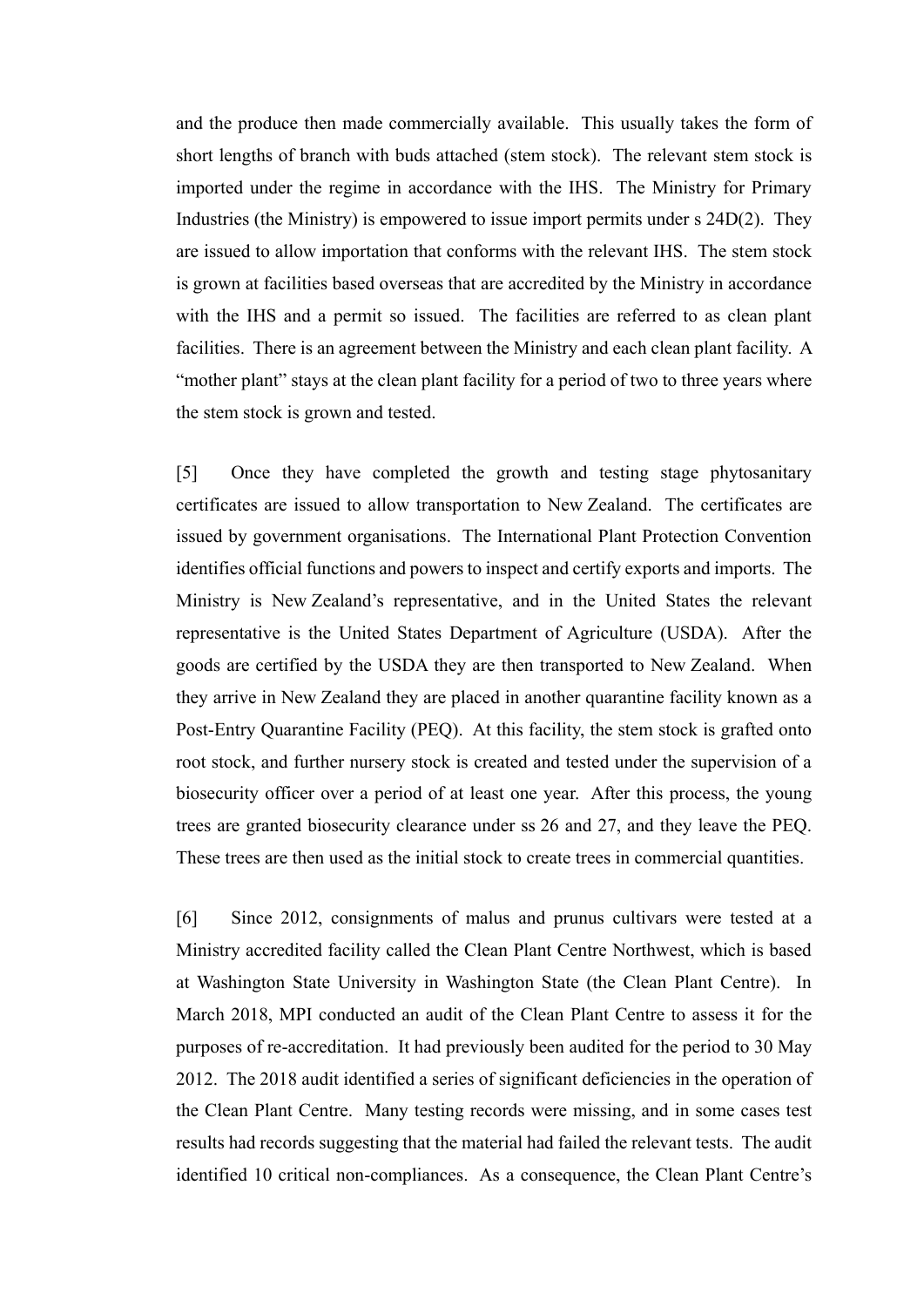accreditation was immediately withdrawn. The USDA then themselves conducted an audit of the Clean Plant Centre, and concluded that there had been a "systemic breakdown in record-keeping and adherence to New Zealand's requirements for maintaining approval as an off-shore plant quarantine facility".

[7] Two significant decisions were then made by the Ministry that underpin the challenges advanced by the applicants in this case. First, on 27 July 2018, a Chief Technical Officer, Mr Peter Thomson, determined that the relevant trees that had been subject to biosecurity clearances granted under s 26 for all material imported after 1 June 2012 were no longer reliable, and as a consequence the goods that had received biosecurity clearance were now "unauthorised goods" within the meaning under the Act. Mr Thomson considered whether or not equivalent measures could be applied so the goods could be given biosecurity clearance under s  $27(1)(d)(iii)$  of the Act, and he determined that they could not be.

[8] Following Mr Thomson's decision, decisions were made to seize the relevant goods under s 116 of the Act. Dr Veronica Herrera, who is also a Chief Technical Officer, then considered the exercise of power under s 116 in relation to all trees so seized. She was responsible for deciding which directions should be made in relation to the seized trees under the terms of s 116(2). After considering a number of alternatives, she decided upon the option that effectively required the containment or destruction of all the trees. This captures all trees that have been imported into New Zealand through the Clean Plant Centre since 1 June 2012, and trees propagated from such trees.

[9] The directions made in s 116 notice require action by 22 August 2018. That date was chosen because the prunus varieties break dormancy and begin growth in late August to early September, and the malus do so from September to October. Accordingly, action was required before that time. Whilst this decision was made in a single decision paper, it effects many different producers and nurseries in different circumstances. Each of those producers and nurseries received a separate notice in relation to the actions required by them. A total of 47,827 trees are subject to the decisions under s 116. The applicants for judicial review own 45,821 of these trees.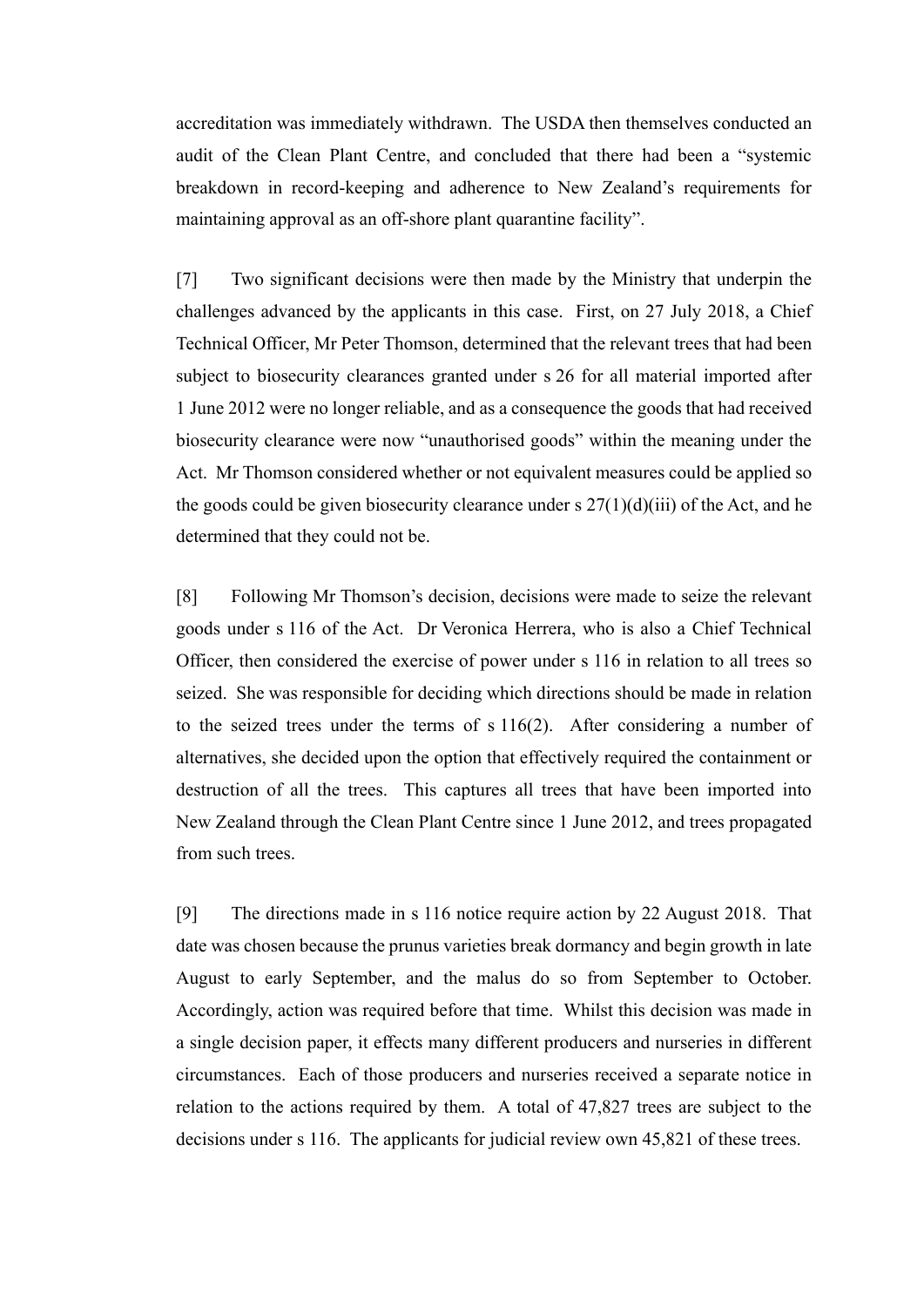## **Applicants' key arguments**

<span id="page-5-0"></span>[10] The relevant notices of seizure, and directions for destruction were given under s 116 of the Act. It provides:

## **116 Power to seize and dispose of unauthorised goods**

- (1) Any inspector lawfully exercising a power under any of sections 19(2), 30A, 31, 34(5), 109, 111, 113, 114, or 120 may seize—
	- (a) any unauthorised goods:
	- (b) any goods where an inspector has reasonable grounds to suspect—
		- (i) those goods are in contact with, or have been in contact with, unauthorised goods; and
		- (ii) pests or unwanted organisms could have been transmitted from the unauthorised goods to those goods.
- (2) A chief technical officer may, either generally or in any particular case, give any reasonable directions as to the disposal of, the treatment of, or any other dealing with, any goods seized in accordance with subsection (1); and any person may dispose of, treat, or otherwise deal with any such goods accordingly.
- (3) A chief technical officer may offer the importer or owner of any goods imported into New Zealand and seized under subsection (1) the option of exporting or returning the goods to their place of origin provided that the importer or owner undertakes the payment of any costs associated with the export or return of the goods.
- (4) A chief technical officer may permit goods seized under this section to be held in the custody of the Director-General for so long as is necessary for the importer to obtain a biosecurity clearance and in such a case the estimated costs and expenses of the custody and maintenance of the goods must be paid in advance to the Director-General.
- (5) If an organism seized in accordance with subsection (1) is an endangered species, as defined in section 3 of the Trade in Endangered Species Act 1989, a chief technical officer must, after consulting the Director-General of Conservation concerning the disposal of the organism, dispose of it as he or she thinks fit.
- (6) In exercising the powers of a chief technical officer in accordance with subsections (2), (3), and (4), a chief technical officer must, so far as is practicable while achieving the purpose of Part 3, act in a manner that is consistent with avoiding or minimising loss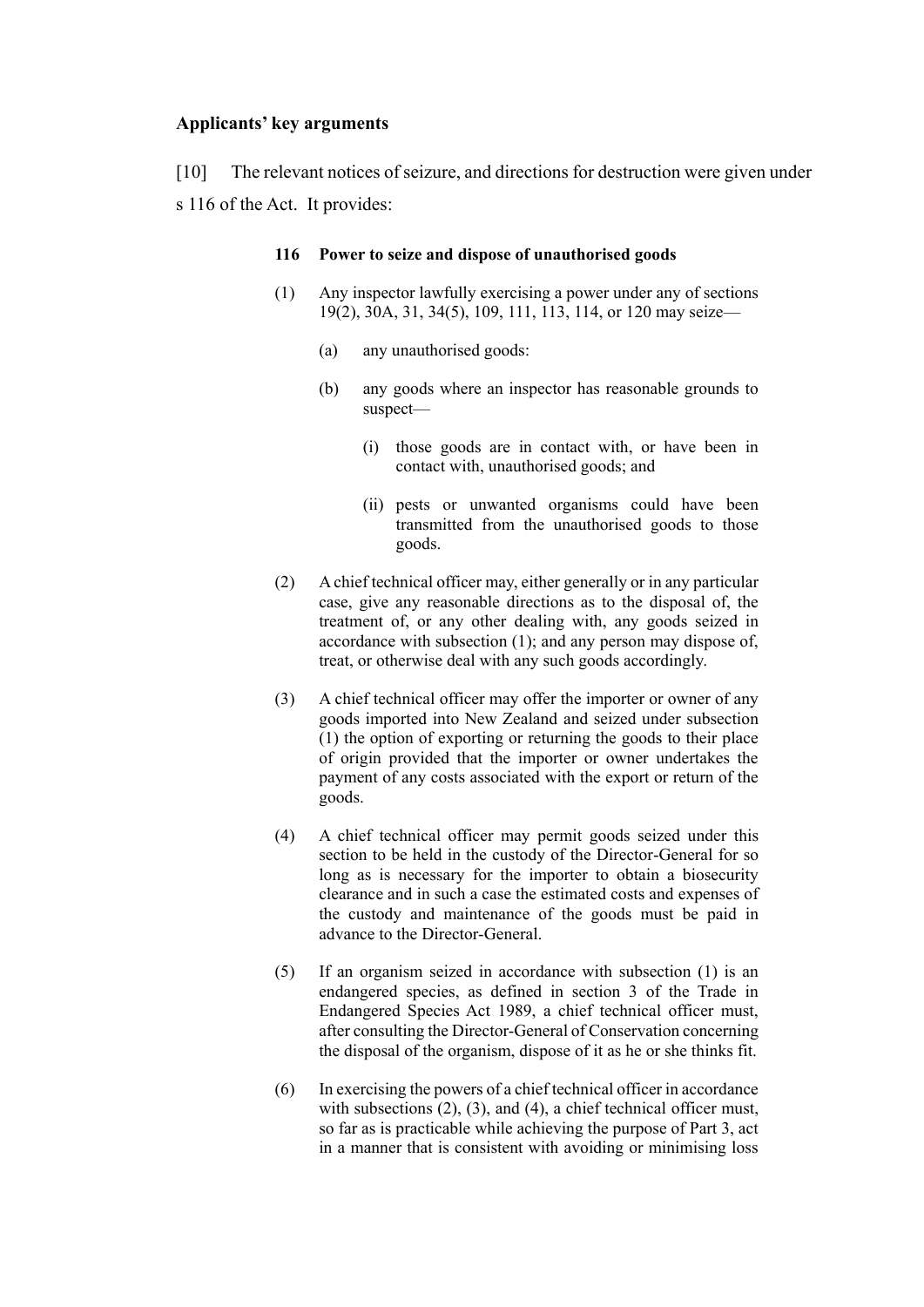to the importer or owner of goods seized in accordance with subsection  $(1)$ .

[11] A key issue raised by the applicants is whether the trees subject to the seizure and destruction decisions are in fact "unauthorised goods". Such goods are defined in s 2 of the Act. It is appropriate to set out the full definition, although I highlight the particular part of the definition that is relied upon here:

#### **unauthorised goods** means any goods that are—

- (a) uncleared goods in a place that is not a transitional facility or a biosecurity control area (other than goods that, in accordance with the authority of an inspector, are—
	- (i) proceeding from a transitional facility or a biosecurity control area to a transitional facility, biosecurity control area, or a containment facility; or
	- (ii) being exported from New Zealand); or
- (b) uncleared goods that are in a transitional facility or a biosecurity control area to which those goods proceeded, other than in accordance with the authority of an inspector, from some other transitional facility, or biosecurity control area, and have not later received the authority of an inspector to remain there; or
- *(c) goods which have been given a biosecurity clearance by an inspector following receipt by that inspector of false, incomplete, or misleading information concerning the goods; or*
- (ca) goods that—
	- (i) are subject to post-clearance requirements in an import health standard; and
	- (ii) do not comply with the requirements; or
- (cb) goods that—
	- (i) are subject to post-clearance conditions under section 27A; and
	- (ii) do not comply with the conditions; or
- (cc) goods that—
	- (i) are subject to regulations made under section 165(3); and
	- (ii) do not comply with the regulations; or
- (cd) goods in relation to which a person is subject to post-clearance requirements in an import health standard and does not comply with the requirements; or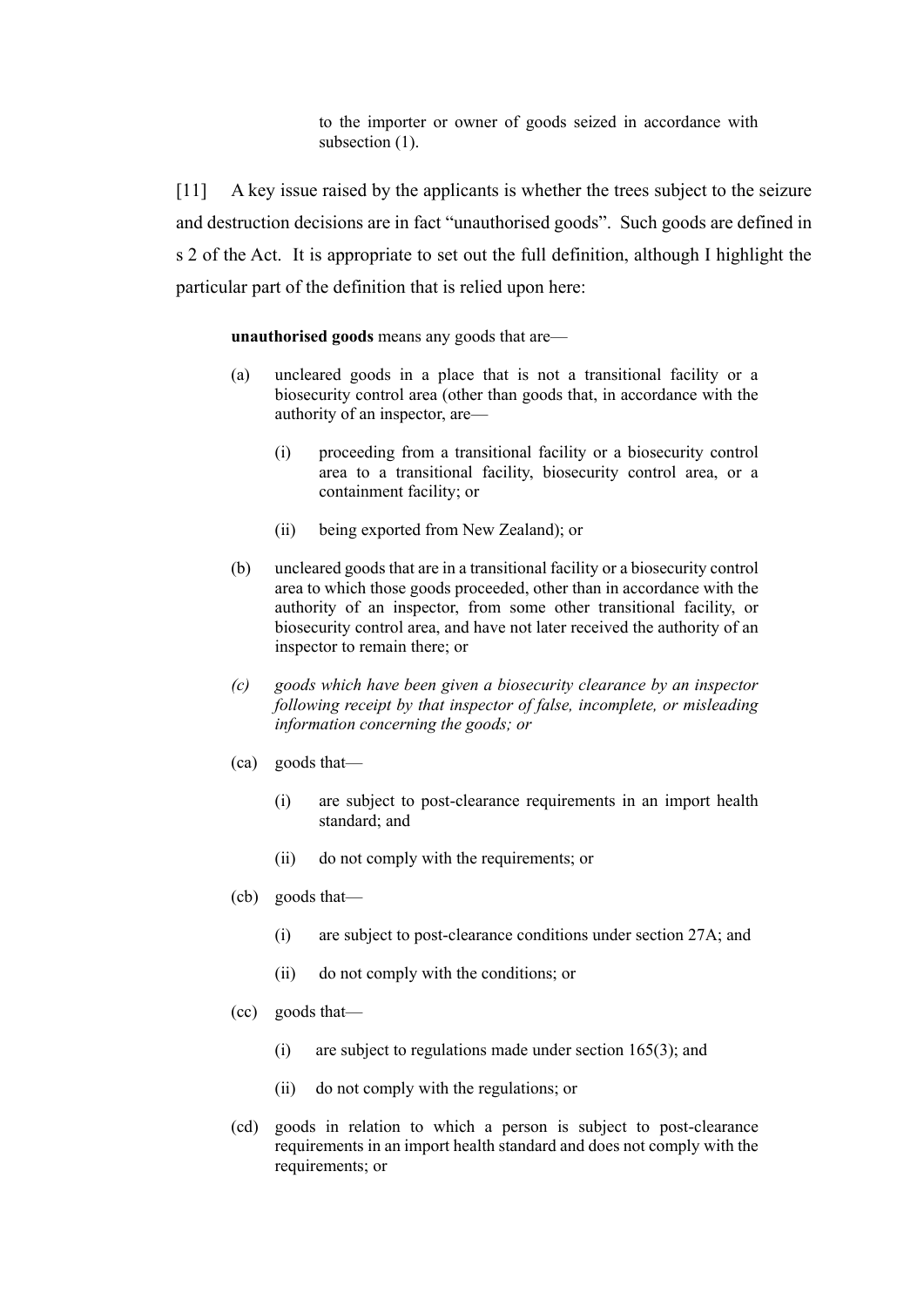- (ce) goods in relation to which a person is subject to post-clearance conditions under section 27A and does not comply with the conditions; or
- (cf) goods in relation to which a person is subject to regulations made under section 165(3) and does not comply with the regulations; or
- (d) a restricted organism in a place that is not a containment facility (other than an organism that,—
	- (i) in accordance with the authority of an inspector, is proceeding from a transitional facility, biosecurity control area, or a containment facility to another transitional facility, biosecurity control area, or containment facility; or
	- (ii) is in a transitional facility or biosecurity control area to which it has proceeded in accordance with the authority of an inspector; or
	- (iii) in accordance with the authority of an inspector, is being exported from New Zealand); or
- (e) a restricted organism that is in a containment facility to which it proceeded other than in accordance with the authority of an inspector, and has not later received the authority of an inspector to remain there

[12] The decision that the trees here were unauthorised goods was made by Mr Thomson in his decision dated 27 July 2018. His decision stated:

### *Goods unauthorised*

- 16. The Biosecurity Act defines "unauthorised goods" to include goods which have been given a biosecurity clearance by an inspector following receipt by that inspector of false, incomplete, or misleading information concerning the goods. Among other things, a clearance is given by an inspector once all the requirements of the IHS are met. To that end, as part of giving a biosecurity clearance, an inspector will receive and rely on the relevant phytosanitary certificates to ensure compliance with the IHS.
- 17. Due to the audit findings, the phytosanitary certificates issued by the USDA (which certified that the required pre-export measures (including inspection and testing) had been carried out) provided at the time the goods were given biosecurity clearance cannot be relied on (Appendix A.1). Accordingly, the plant material was provided biosecurity clearance based on false, incomplete, or misleading information (phytosanitary certificates) and is therefore unauthorised goods.
- 18. Therefore I agree that the plant material is unauthorised because the phytosanitary measures applied at CPCNW cannot be relied on.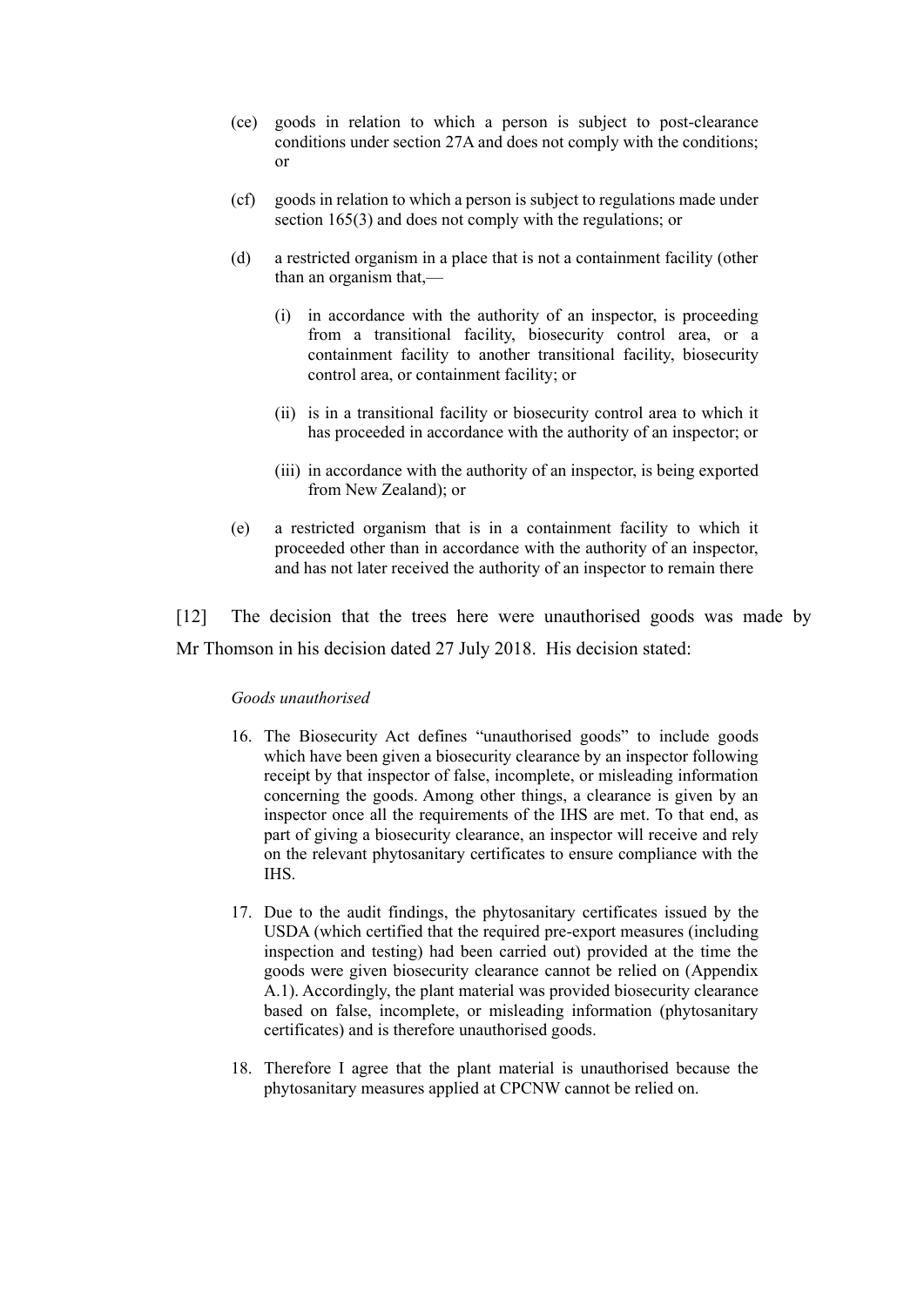[13] Appendix A.1 is the Ministry's audit report concerning the Clean Plant Centre. When Dr Herrera made her decision under s 116 on 30 July, it essentially repeated this approach.<sup>5</sup>

[14] I will address the submissions made by the parties in greater detail below, but by way of summary Messrs Pearson and Greig for the applicants in the Waimea proceeding contended that s 116 did not apply as the trees subject to the s 116 decisions here were not "unauthorised goods" for a number of reasons. They argued that there was no evidence that the inspector that gave biosecurity clearance received the phytosanitary certificates, and that in any event the systemic concerns concerning the Clean Plant Centre did not mean information contained in those certificates concerning any particular consigned goods was false, incomplete or misleading. Further they argued that the trees subject to the notice of destruction could no longer be regarded as the goods receiving biosecurity clearance, as they were the propagated product of those goods not the goods themselves. Moreover, most propagated product was planted in the ground so that they were no longer "goods" as defined, but had become part of the land.

[15] Mr Pearson emphasised that Waimea Nurseries Ltd did not challenge the need for biosecurity action. Rather it challenged the use of s 116. The use of this provision prevented his client and the other affected industry members from having access to compensation for the relevant biosecurity action, as statutory compensation is excluded for actions taken in relation to unauthorised goods.<sup>6</sup> He said that there were other provisions that could be used by the Ministry to address all relevant biosecurity issues, and which could potentially lead to the destruction of the trees, but which would allow the affected industry members to receive statutory compensation. He said that it was these powers that should have been used to deal with all biosecurity issues, whilst at the same time not doing immense harm to the industry.

[16] Mr Glenie, for the applicants in the Johnny Appleseed proceeding, supported the arguments that had been made by Messrs Pearson and Greig. He added a number of other technical arguments in his written submissions, but in his oral argument

 $\sqrt{5}$ <sup>5</sup> See, for example, [4] and [9], Option 1, (a)(iii).

Biosecurity Act 1993, s  $162A(3)(a)$ .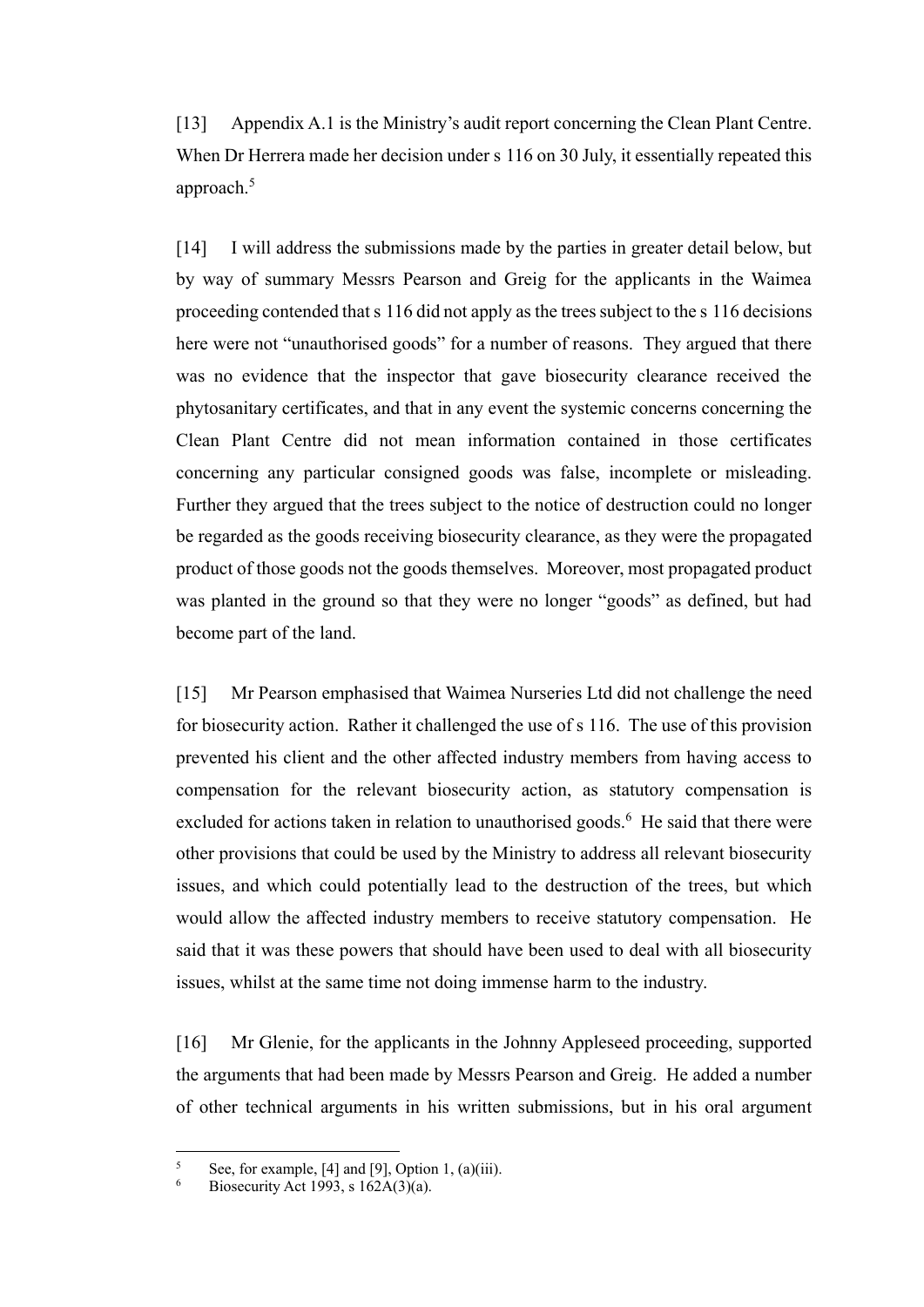focussed one other major argument – that is that the notice requiring destruction of all the trees was not a reasonable direction under  $s$  116(2) in all the circumstances of this case. That was because of a number of factors which I will address in greater detail below.

[17] Ms Catran and Mr Fong, for the Ministry, refuted the arguments advanced by the applicants. Mr Fong emphasised that the officer giving biosecurity clearance was relying on the pivotal information concerning the testing undertaken overseas, which was the subject of the phytosanitary certificates; that the testing results were now plainly unreliable given the breakdown in the Clean Plant Centre; and that this rendered the information concerning the testing misleading. He argued that the trees that were the genetic product of the imported goods were unauthorised goods, even when planted in the ground. He said the definition of goods needed to be considered given the context of this Act, particularly in circumstances where the trees were able to be dug up following sale for the purposes of transportation to a new orchard. Ms Catran responded to the claims of unreasonableness emphasising the significant biosecurity concern arising from the breakdown in the Clean Plant Centre, the imperative need to take a precautionary approach, and the extensive work undertaken by the Ministry to assess whether there was any other solution to the position that presented itself.

## **Approach to interpretation**

 $\overline{a}$ 

<span id="page-9-0"></span>[18] In approaching the interpretation issues that arise, I adopt the approach set out by the Supreme Court in *Commerce Commission v Fonterra Co-operative Group Ltd*.<sup>7</sup> Text and purpose are the key drivers of statutory interpretation. Text should always be cross-checked against the purpose, and regard should be had to the immediate and general legislative context. The overall scheme of the Act is important. Applying that approach in this context, where there are a range of powers as part of an overall regime, means that I should seek to "make the Act work as Parliament must have intended".<sup>8</sup>

<sup>7</sup> *Commerce Commission v Fonterra Co-operative Group Ltd* [2007] NZSC 36, [2007] 3 NZLR 767 at [22].

<sup>8</sup> *Northland Milk Vendors Association v Northern Milk Ltd* [1988] 1 NZLR 530 at 538 (CA). See Douglas White "A Personal Perspective on Legislation, *Northern Milk* Revisited – Soured or Still Fresh*?*" (2016) 47 VUWLR 699.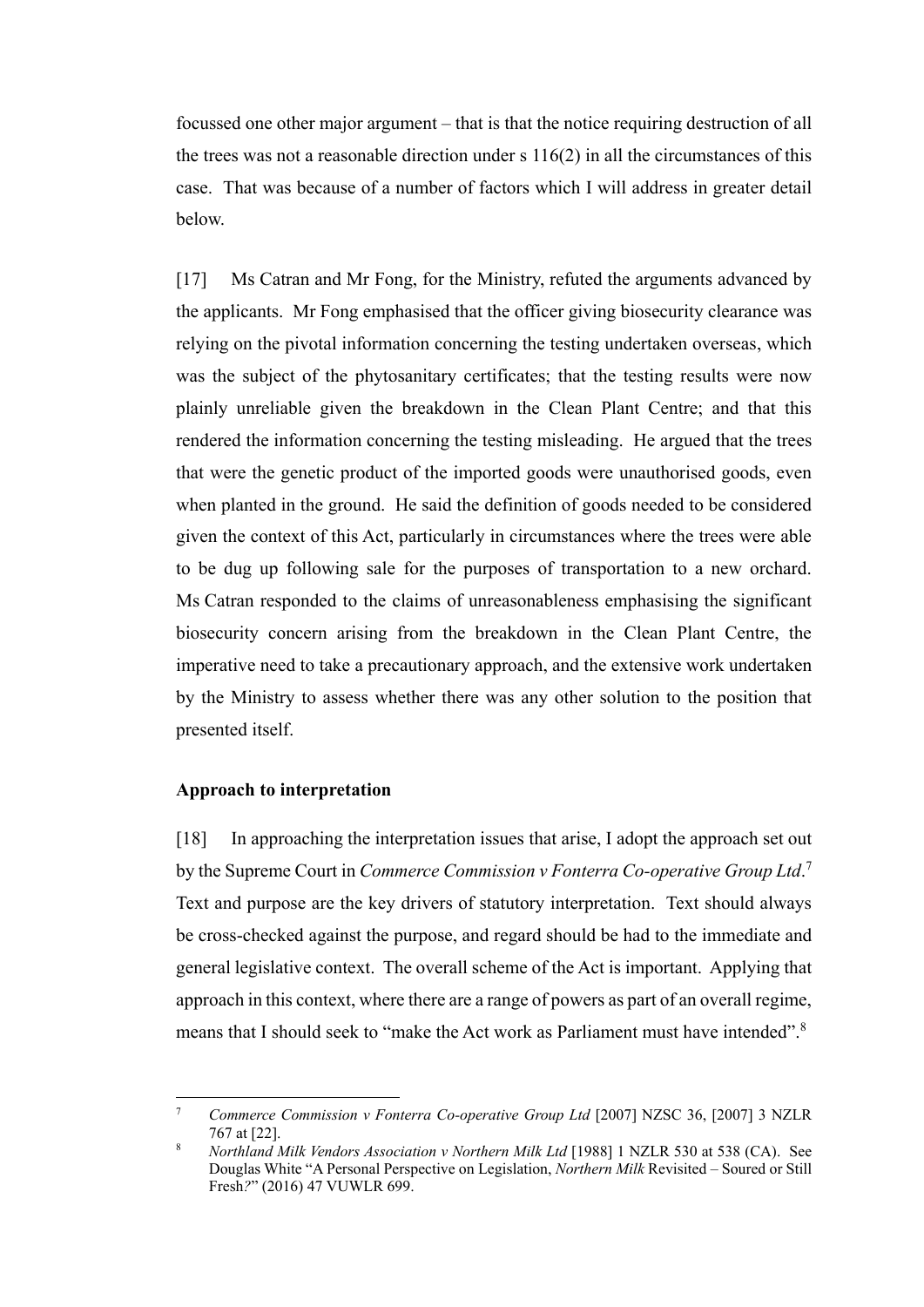[19] The applicants contended that the interpretation of the provisions should be influenced by the New Zealand Bill of Rights Act 1990 (NZBORA), particularly the right to be secure against unreasonable search or seizure under s 21. Such rights may have reduced significance in a commercial context,<sup>9</sup> particularly when dealing with legislation to protect biosecurity concerns. Such concerns might justify quite significant measures. But NZBORA may nevertheless still influence how the legislation is to be interpreted.

[20] Reference has also been made to the international instruments and practices. That material can be important to understand the place of the relevant IHS, and the phytosanitary certificates. Such steps are part of the international regime to which New Zealand is a party. But it is not simply a matter of interpreting New Zealand provisions so that they coincide with the international instruments. As the Court of Appeal indicated in *New Zealand Airline Pilots'Association Inc v Attorney-General*, international obligations and standards can contemplate individual states applying such obligations and standards in different ways domestically.<sup>10</sup> Again, in the end, it is a matter of making the Act work as Parliament must have intended, albeit against the backdrop of the international materials. In any event, in the present case I do not think anything turns on this subtlety.

## **Are the trees unauthorised goods?**

 $\overline{a}$ 

<span id="page-10-0"></span>[21] Three key arguments were advanced to say that the trees subject to the notices and directions were not "unauthorised goods", and accordingly that the exercise of powers under s 116 was unlawful, namely:

(a) That there was no evidence that the officers that gave biosecurity clearances ever received the phytosanitary certificates the Ministry relied upon. The certification process was dealt with at an earlier stage of the process when the permit was granted, and was not relevant to the biosecurity clearance subsequently given in New Zealand by an officer.

<sup>9</sup> See, for example, *R v Grayson & Taylor* [1997] 1 NZLR 399 at 407 (CA).

<sup>10</sup> *New Zealand Airline Pilots' Association Inc v Attorney-General* [1997] 3 NZLR 269 (CA) especially at 284–285.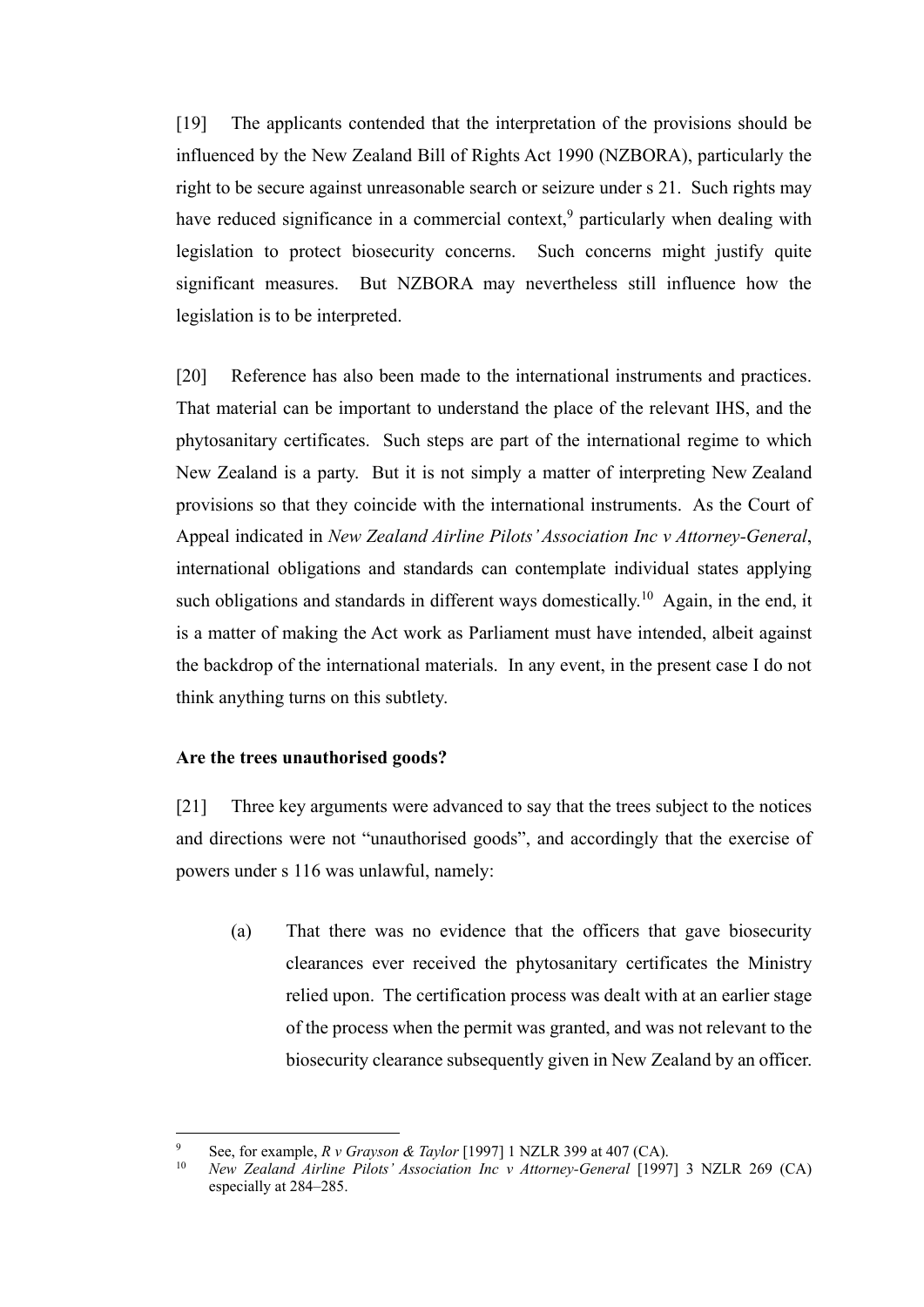- (b) That in any event the conclusion that the results from the Clean Plant Centre could no longer be relied upon did not mean that there was any false, incomplete or misleading information concerning any particular consignment of goods given clearance. The Ministry had no evidence that the tests had not been conducted on the goods, or that the information that the goods had passed those tests was necessarily incorrect.
- (c) Finally, that the trees that were the product of the trees grown from the initial stem stock could not now be regarded as unauthorised goods. They were now generations removed from the original trees that obtained biosecurity clearance, at least for most of the trees. And all, or nearly all, such trees were now planted in the ground, and were no longer moveable property meeting the definition of "goods" under the Act.
- [22] I will address each ground in turn.

## *Following receipt by that inspector*

<span id="page-11-0"></span>[23] Mr Pearson argued that there was no evidence that the relevant biosecurity officer who issued the biosecurity clearances, Mr Mason in his client's case, had ever even seen the relevant phytosanitary certificates relied upon by the Ministry to establish the requirement that the trees were unauthorised goods. He said that that certification process arose at an earlier stage, and was handled by different Ministry officials dealing with the original importation permits. The biosecurity officer giving clearance did so in New Zealand some years later after the stem stock had been grafted onto plants in the quarantine facility in New Zealand, and grown into trees. This was a process that usually took at least one year. The biosecurity clearance was then given without any reference to the original phytosanitary certificate issued years earlier. The certificate is not mentioned in ss 26 and 27 under which the clearance is given. Mr Pearson referred to the lack of any evidence from the officer who actually gave the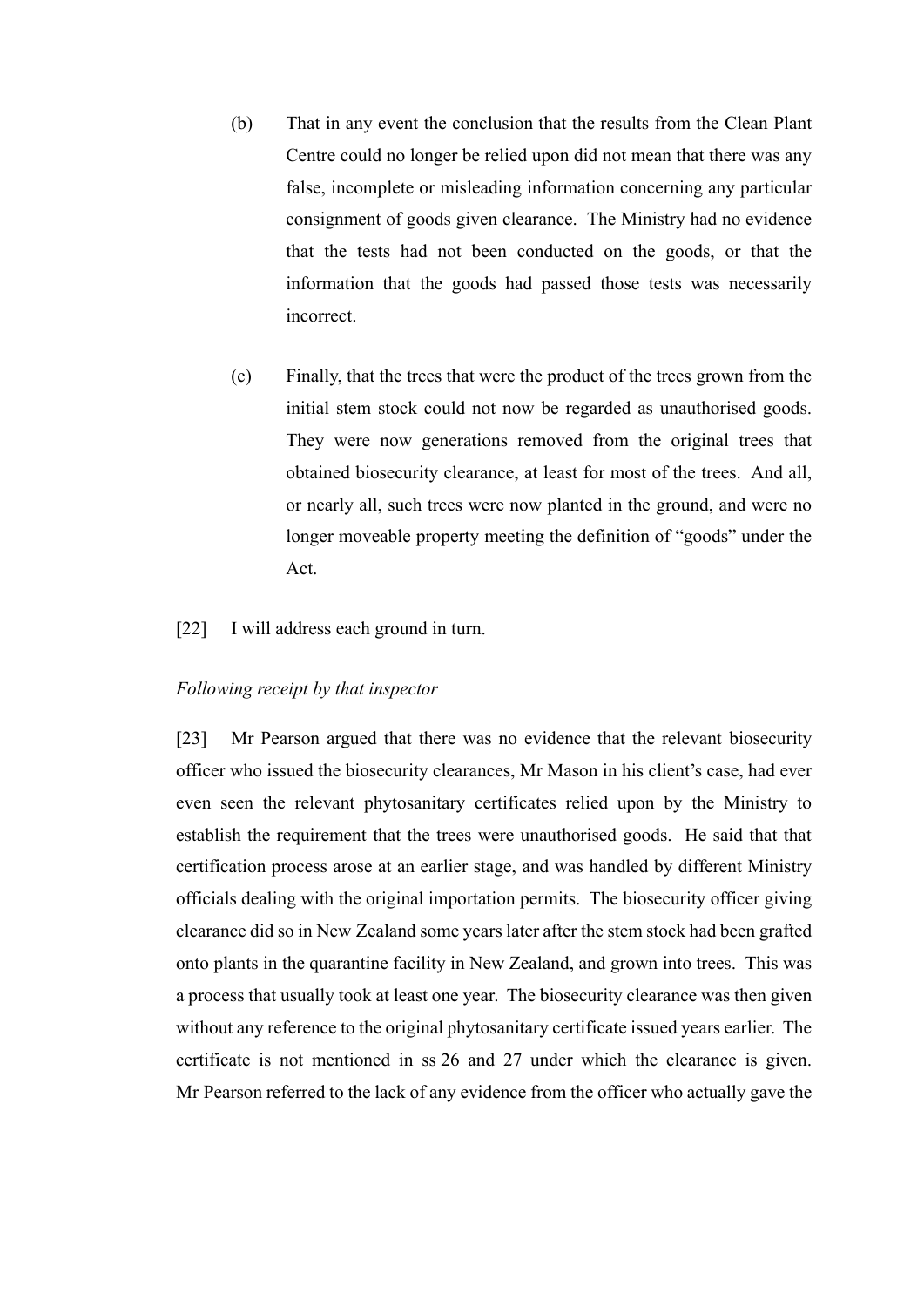biosecurity clearance, and he placed reliance on the general proposition that a failure to call a witness can lead to appropriate adverse inferences.<sup>11</sup>

[24] In response to the last point, the Ministry filed further affidavit evidence from Mr Stephen Gilbert. He explained that information arising from the certification process was entered into one of the Ministry's key databases, called QuanCargo. Mr Gilbert said that all inspectors who normally gave biosecurity clearance were able to access the full history of each consignment to satisfy them that the previous steps had been met. Mr Pearson argued in response that this evidence did not confirm that the relevant inspectors themselves viewed any of the certificates.

[25] I do not accept the applicants' challenge on this issue. As Mr Fong emphasised it is important to interpret the definition of unauthorised goods in s 2 in light of the purpose of the provision. The definition in para (c) may have been initially formulated with a more simplistic scenario of an officer giving biosecurity clearance at the border in mind. That compares with the more elaborate definitions that were added in paras (ca)–(cf) by the Biosecurity Law Reform Act 2012. The amended provisions appear to have squarely addressed the more sophisticated processes that are involved in giving biosecurity clearance, and to identify when goods subject to these processes could become unauthorised goods when post clearance requirements are not met. The definition was not changed to deal with pre-clearance requirements in the same way. It appears that para (c) is still intended to do all of the work for a range of circumstances involved in the steps before clearance is given under ss 26 and 27. It accordingly covers all circumstances leading to the grant of biosecurity clearance, including when it is given as part of the more sophisticated steps such as those in issue in the present case.

[26] In these circumstances, it would be appropriate to interpret para (c) in a way that reflects its possible application to the more complex pre-clearance processes contemplated by the Act, as well as the simpler situations. Approached in that way, it can be seen that it covers the present situation. The essential facts here are not in issue. The officers giving biosecurity clearance here are unlikely to have actually looked at

 $\overline{a}$ 

<sup>11</sup> *Ithaca (Custodians) Ltd v Perry Corporation* [2004] 1 NZLR 731 at [153]–[154].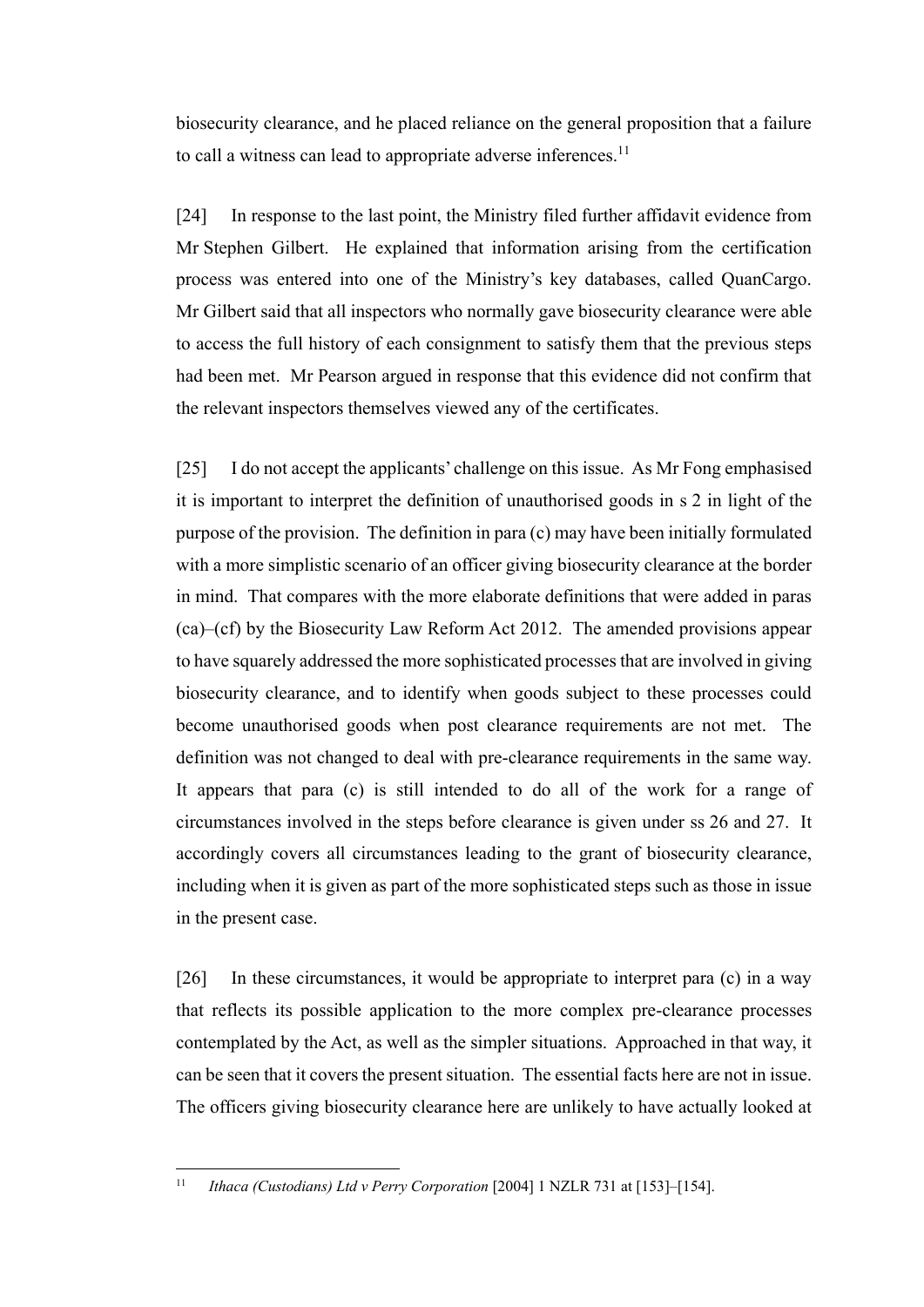the phytosanitary certificates. It is not something that such officers would be required to check at that stage. The goods would not be in New Zealand at all in the absence of the goods having been through the overseas requirements for testing and certification. But whilst the officer would probably never have seen the certificate, he or she will know that the goods have been tested and certified. If it is ever necessary the officer can check that. The words "following receipt by that inspector of … information" can be interpreted to encompass circumstances where the information is received by the Ministry and known to the relevant inspector, particularly when it is information that is a pre-requisite to the grant of biosecurity clearance by him or her.

[27] This approach is consistent with the purpose of the provisions. If a clean plant facility overseas provides information to the effect that goods have passed the required tests, but this is false, it seems clear that it would be intended that such goods would be addressed as unauthorised goods. Clearance has been given as a consequence of the false information. Such clearance would never have been given if the true position had been known. The reference to the receipt of the information by the officer is directed to a requirement that the information be material to the clearance granted by that officer. One of the purposes of the powers in s 116, as defined, is to allow the Ministry to address precisely this type of situation.

[28] I accordingly reject the applicants' argument that the trees in issue were not unauthorised goods for this reason.

## *False, incomplete, or misleading information concerning the goods*

<span id="page-13-0"></span>[29] The second issue is whether the Ministry's concerns about the reliability of the Clean Plant Centre mean that there was false, incomplete or misleading information concerning the goods that were given biosecurity clearance. The applicants say that the general concerns about the reliability of the Clean Plant Centre do not mean that information provided in relation to any particular consignment of goods that were given clearance was either false, incomplete or misleading.

[30] The Ministry relied on the certification provided by the USDA in the phytosanitary certificates. These certificates certify certain matters in relation to the particular consignments specified in the certificates. For example, they state: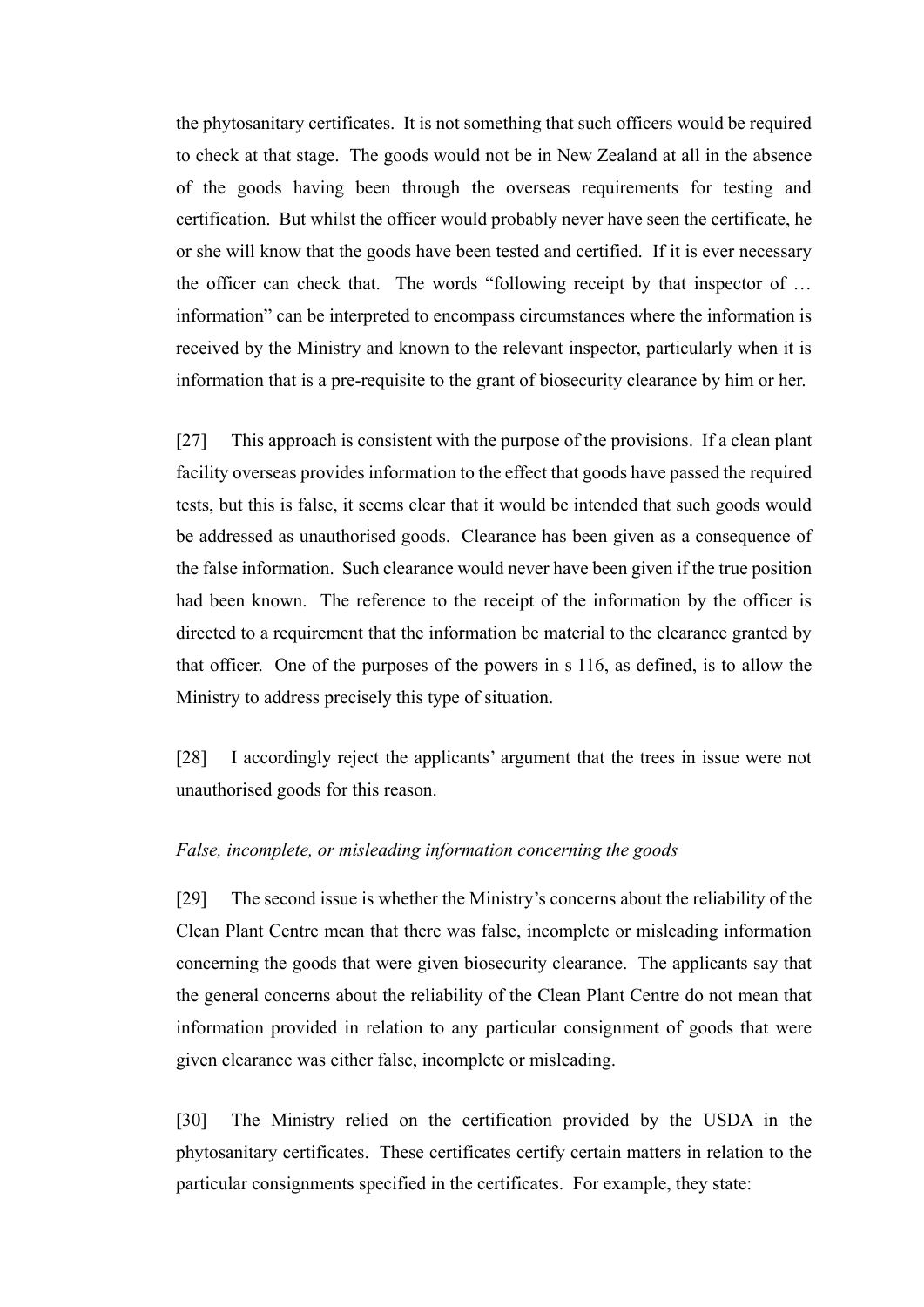This is to certify that the plants, plant produce or other regulated articles described herein have been inspected and/or tested according to appropriate official procedures and are considered to be free from the quarantine pests, specified by the importing contracting party and to conform with the current phytosanitary requirements of the importing contracting party including those for regulated non-quarantine pests.

[31] More elaborate statements are made later in the certificates relating to each of the consignments.

[32] There appear to be two important elements of the definition of "unauthorised goods". The first is that the definition focuses on "information". Here the USDA has relied on information provided to it by the Clean Plant Centre, and then given its certification. The relevant information itself is also provided by the Clean Plant Centre to the Ministry for the purpose of obtaining the export permit. There does not seem to me to be any information – that is facts – that are contained in the certificates that are not also directly conveyed to the Ministry itself by the Clean Plant Centre. And it is important to focus on what the relevant information here is. It seems to me that it is that the relevant goods have been tested in accordance with the testing requirements, and that they have met all the testing requirements. That is the "information" in issue.

[33] The next important factor is that the information must be "concerning the goods". Given the purpose of the provisions, the reason for this is apparent. What the sections are focussing on is the biosecurity clearance given with respect to particular goods, and the fact that the clearance was given when there was a deficiency (of the kind specified) in the underlying factual information about those goods.

[34] The apparent problem with the Ministry's approach arises from the fact that the Ministry does not contend that any information provided with any of the consignments was untrue. All it says is that it now has very serious concerns about the reliability of the outputs from the Clean Plant Centre generally. The challenged decisions proceeded on the basis that the goods are unauthorised goods because the audit has shown that the certificates can no longer be relied upon. The Ministry contends that the information provided was misleading. The Ministry's written submissions put it in the following way: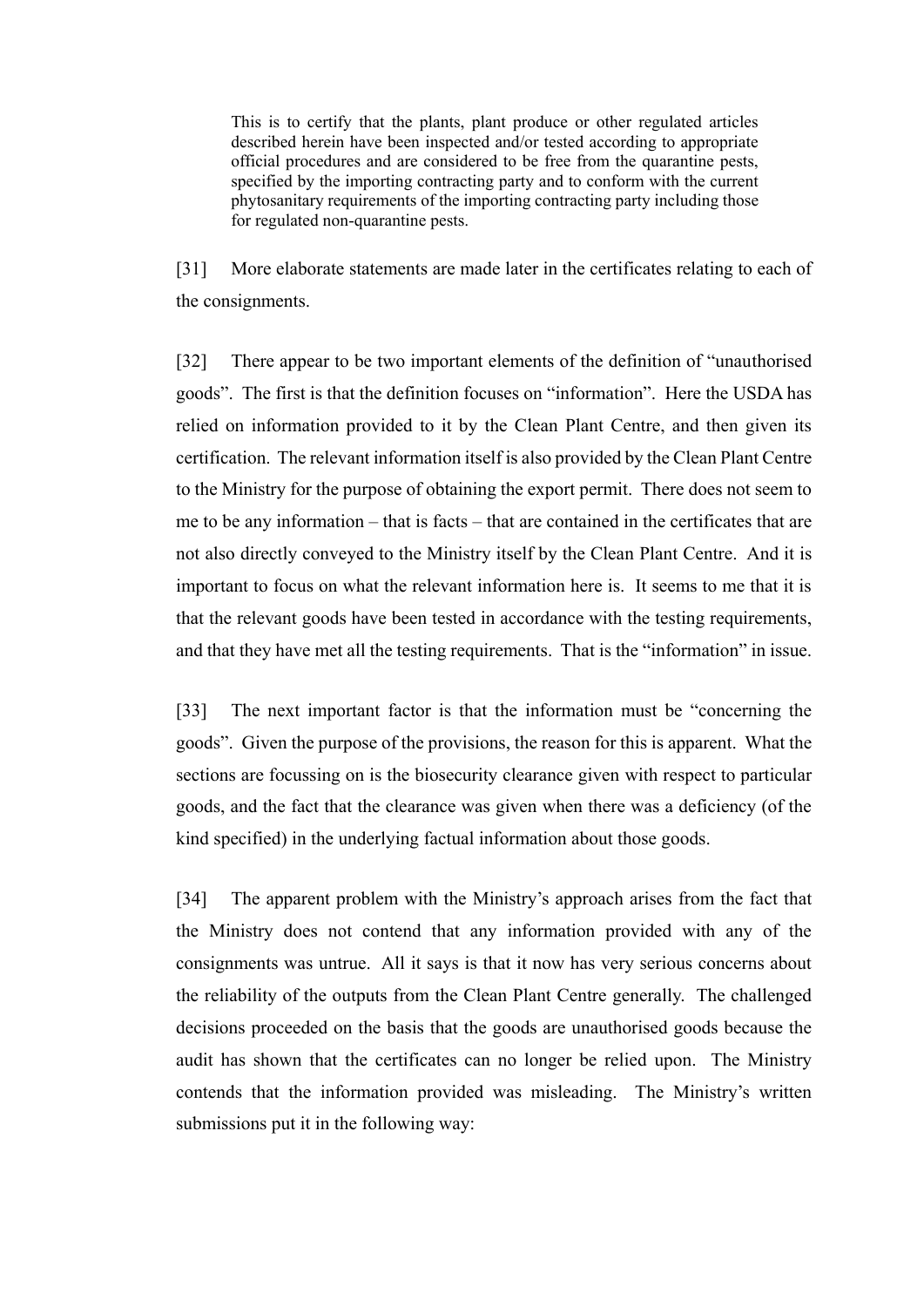The certification creates "an incorrect impression or belief" that the correct tests had been undertaken, the correct methodology had been used and the underlying testing results were reliable and verifiable. The audit and the investigation have, in fact, shown there is no proper basis for giving MPI such impression or belief. Such incorrect impressions are liable to lead inspectors astray when giving clearance.

The misleading impression stems from the systemic breakdown at [the Clean Plant Centre]. Systemic issues, by their very nature, permeate and impugn the entire system. The systemic breakdown here goes to the heart of the reliability of [the Clean Plant Centre]'s testing. The lack of records, and the inconsistent results, mean that the testing data as a whole can no longer be properly relied upon by MPI. And, accordingly, the phytosanitary certificates – for every consignment – that certified that the required pre-export measures had been carried out by [the Clean Plant Centre] are impugned. That is why MPI had to withdraw accreditation from [the Clean Plant Centre]. That is also why the USDA advised "certifying officials not to certify *Malus* and *Prunus* budwood from this facility for export to New Zealand until changes are made to MPIs and APHIS PPQ's satisfaction".

[35] It seems to me that the reliance on the information being "misleading" demonstrates the problem with this approach. There may be reduced room for the concept of misleading information in this context. There are very tightly prescribed procedures, and the definitive requirements that are established for the information required for the goods. The facts that are to be established are required to be certified. The real question is whether the certified information is correct or not. Both the Clean Plant Centre, and the phytosanitary certificates from the USDA state underlying facts – that the relevant goods subject to the consignment have been subjected to all the required tests, and the goods have all passed all those tests. Either that is true, or it is not.

[36] I do not accept that the information becomes misleading because it is said there was an implied representation going to the reliability of the results. This moves away from the information concerning the goods that are subject to the certification process. In effect, it is suggesting that there are implied representations about the integrity of the processes at the Clean Plant Centre. But the relevant information must relate to the goods, not the facility. The Ministry has recognised an issue concerning the integrity of the work of the facility going back to 2012. But to say that every single certificate for each and every consignment going through that facility for the last six years was misleading on this basis does not conform with the text or purpose of the provision.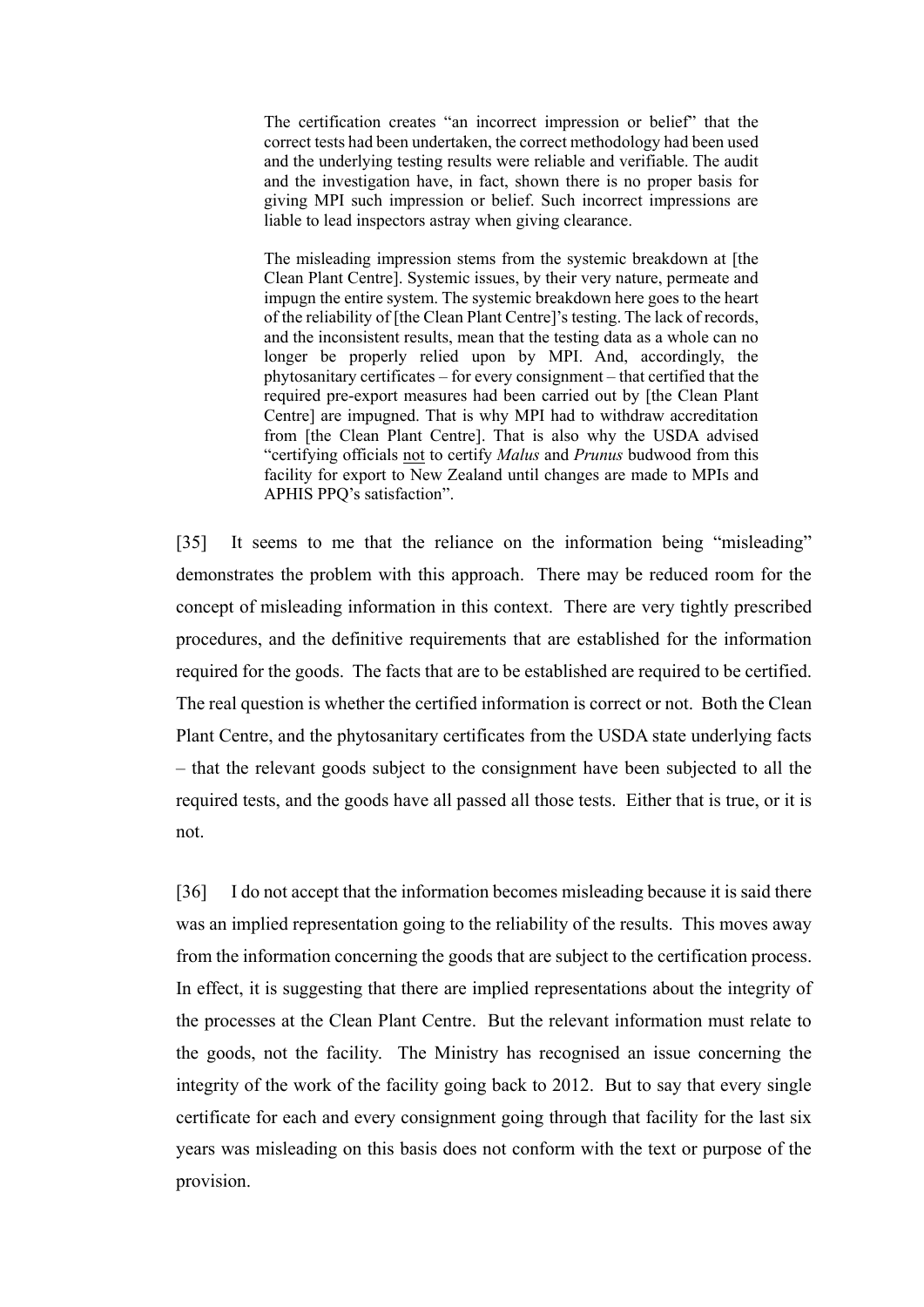[37] It is also relevant that the words in issue in the definition of unauthorised goods correspond to the duty set out at the beginning of Part 3 of the Act in the following terms:

#### **16A General duty relating to importation**

A person must not—

- (a) provide an official or an automated electronic system with false, misleading, or incomplete information about goods to be imported or uncleared goods; or
- (b) take steps that are likely to hinder the detection by an official of uncleared goods.

[38] Under s 154N(6) a person commits an offence against the Act if it fails to comply with this duty. The offence is one of strict liability, although there is a defence under s  $154N(3)(a)(i)$  if the action was due to the act or omission of another person. That may give the USDA a defence for the suggested offence that would arise on the Ministry's interpretation. It may not give the Clean Plant Centre such a defence.<sup>12</sup> These implications suggest an approach to interpretation requiring a clear and certain approach. The fact that "unauthorised goods" are excluded from statutory compensation under s  $162A(3)(a)$  further illustrates the intended nature of "unauthorised goods". They are goods with respect to which biosecurity clearance has been improperly obtained as a consequence of behaviour that is prescribed as an offence.

[39] An illustration of how the definition could well apply in the present situation is provided by one set of consignments that was focused on as a consequence of the Ministry's audit findings. The letter from the Ministry to the Clean Plant Centre dated 26 March 2018 set out the deficiencies associated with the consignments under five permits issued between 2013 and 2017. Many of the deficiencies identified related to a lack of retention of the underlying testing information. The applicants pointed out that the Ministry's agreement with Clean Plant Centre only required the records to be kept for two years, albeit the Ministry indicated that it had stated in the audit report in 2011 they should be kept for a longer period of time. But irrespective of that debate, the concern is with the lack of retention of records. I do not see how that can mean

 $\overline{a}$ 

<sup>&</sup>lt;sup>12</sup> I put aside any questions about extra-territoriality.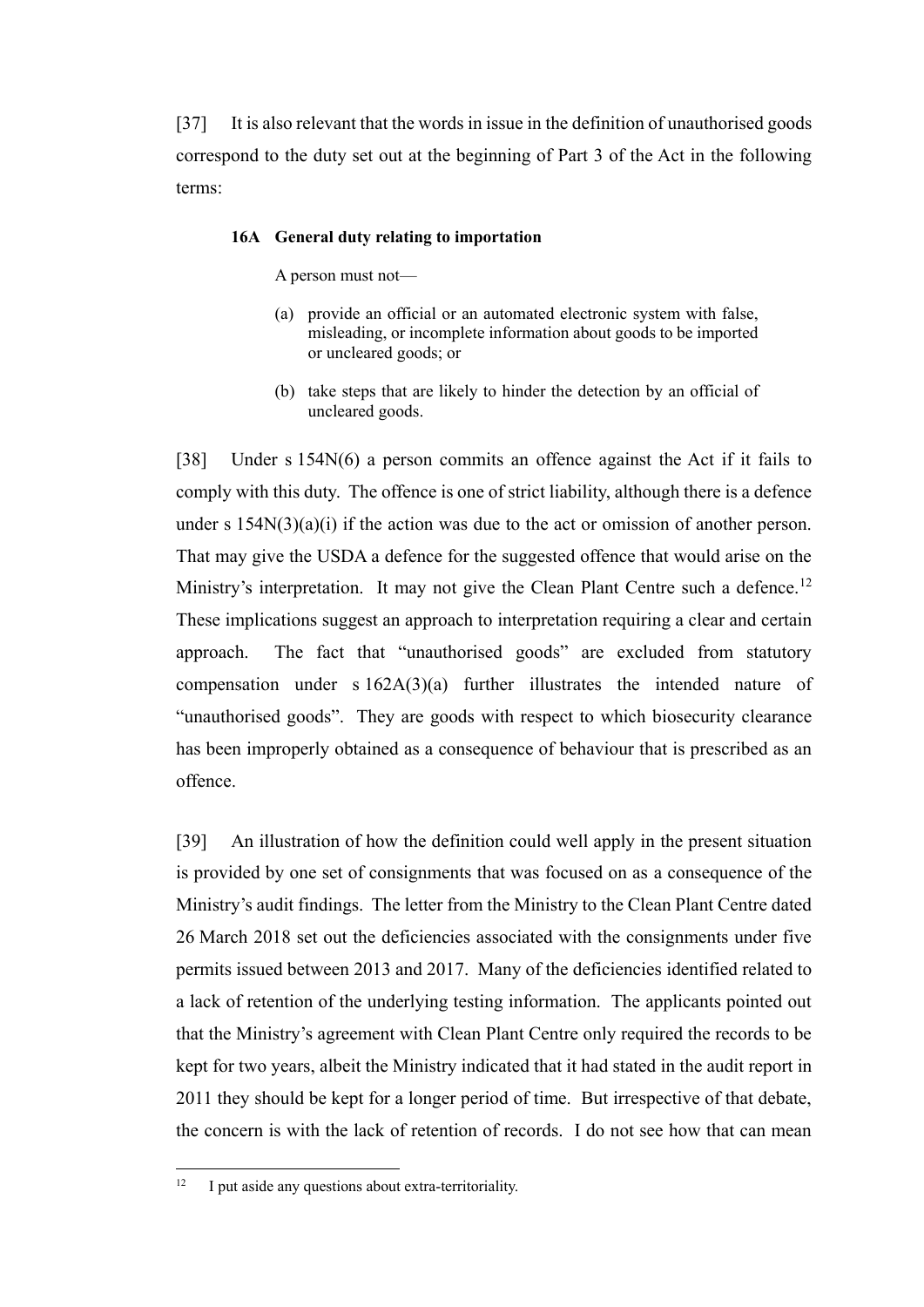that the information provided by the Clean Plant Centre, and then made subject to the certificates is false or misleading. What was stated was that all the relevant tests had been done for the consigned goods in question, and all the relevant requirements had been met. A lack of records does not mean this was not true.

[40] There is a much more significant issue identified with two of the permits. The Ministry's letter stated:

- **Permit 2015059098 (***Prunus* **spp. For Pattullo's Nurseries Ltd):**
- Negative results for *Hop stunt viroid* (regulated pest) were reported to MPI; but [Clean Plant Centre] records showed five cultivars were positive (1C116; 1P708; 31C758; 363LN189; and 9P89).
- **Permit 2017063917 (***Prunus* **spp. For Bloomz New Zealand Ltd):**
- Negative results for *Apple stem grooving virus*  [*Prunus* infecting strain] (regulated pest) were reported to MPI; but [Clean Plant Centre] records showed two cultivars were positive (Penny and Tamara).

[41] The first of these relates to a permit issued to the fourth applicant in the Johnny Appleseed proceeding. I understand that the material subject to this second permit had not received biosecurity clearance, and was still in PEQ when the Ministry made its decisions.

[42] This material gives rise to a question whether the information provided in relation to the relevant tests was false. By an earlier email dated 14 December 2017 the relevant representative of the Clean Plant Centre stated in relation to the second permit:

Due to a lack of record keeping by previous staff all we have are the test dates for the herbaceous and wooding indexing for the varieties you listed below. Since they were upgraded to full release, we are confident that the tests would have been negative.

[43] Mr Glenie also took me through the documentation that showed that the Ministry had followed up the material subject to the first permit by conducting testing for *hop stunt viroid*, and it has been established that the trees in New Zealand do not have this pest. I gave Ms Catran leave to file a memorandum following the hearing to confirm the Ministry's stance on this issue. In the memorandum she filed, she confirmed that the Ministry had conducted the tests, and the results were negative, and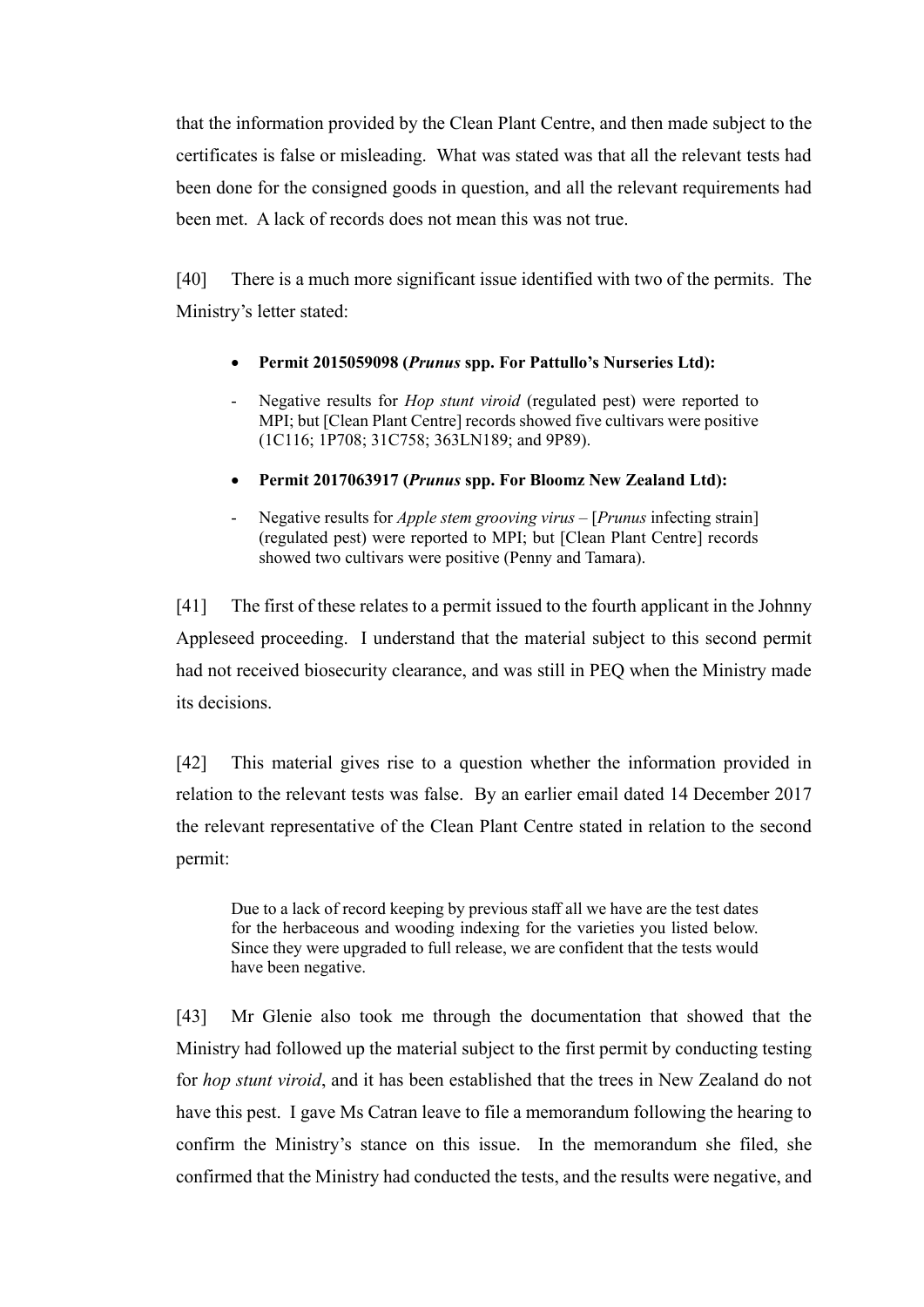that they were confident that these results were accurate. The Ministry says, however, there remained a possibility that *hop stunt viroid* was unevenly distributed, and that resampling at the end of summer 2019 may be required. In response, Mr Glenie filed a further memorandum indicating that his clients objected to this suggestion. So there may still be a question about whether the test result provided to the Ministry, and certified by the USDA, was false.

[44] The above situation illustrates what seems to me to be required to meet the definition of "unauthorised goods". There must be some false, incomplete or misleading information about the goods themselves.

[45] The Ministry argued that the adoption of the interpretation outlined above would mean there was a lacuna in the Act. I do not accept that. Indeed, I am reinforced in these views by a consideration of the overall statutory scheme. As I will explain below, $^{13}$  in my view the position currently confronting the Ministry is dealt with in other provisions of the Act, which regulate biosecurity concerns arising from material that is already in New Zealand, rather than the provisions that regulate goods that have improperly obtained biosecurity clearance, and which can be seized under s 116.

[46] I am satisfied for this reason alone that the Ministry's decisions cannot stand. It is unrealistic to say that all 47,827 trees in issue are unauthorised goods because over the last six year they came through a facility in relation to which the Ministry now has very significant doubts. More particularity is required in relation to the goods actually given clearance before they can be identified as unauthorised goods.

## *Are all the trees unauthorised goods?*

<span id="page-18-0"></span>[47] The final issue concerns the reach of s 116 in relation to the trees subject to the s 116 notices. Most of the 47,827 trees subject to the s 116 decisions were not themselves given biosecurity clearance under s 26 as trees leaving the PEQ. Rather the majority of them are further trees that have been propagated from those trees. Moreover, the majority of them are now planted in the ground. This gives rise to two issues, which can be seen as related.

 $\overline{a}$ 

 $13 [69] - [86]$ .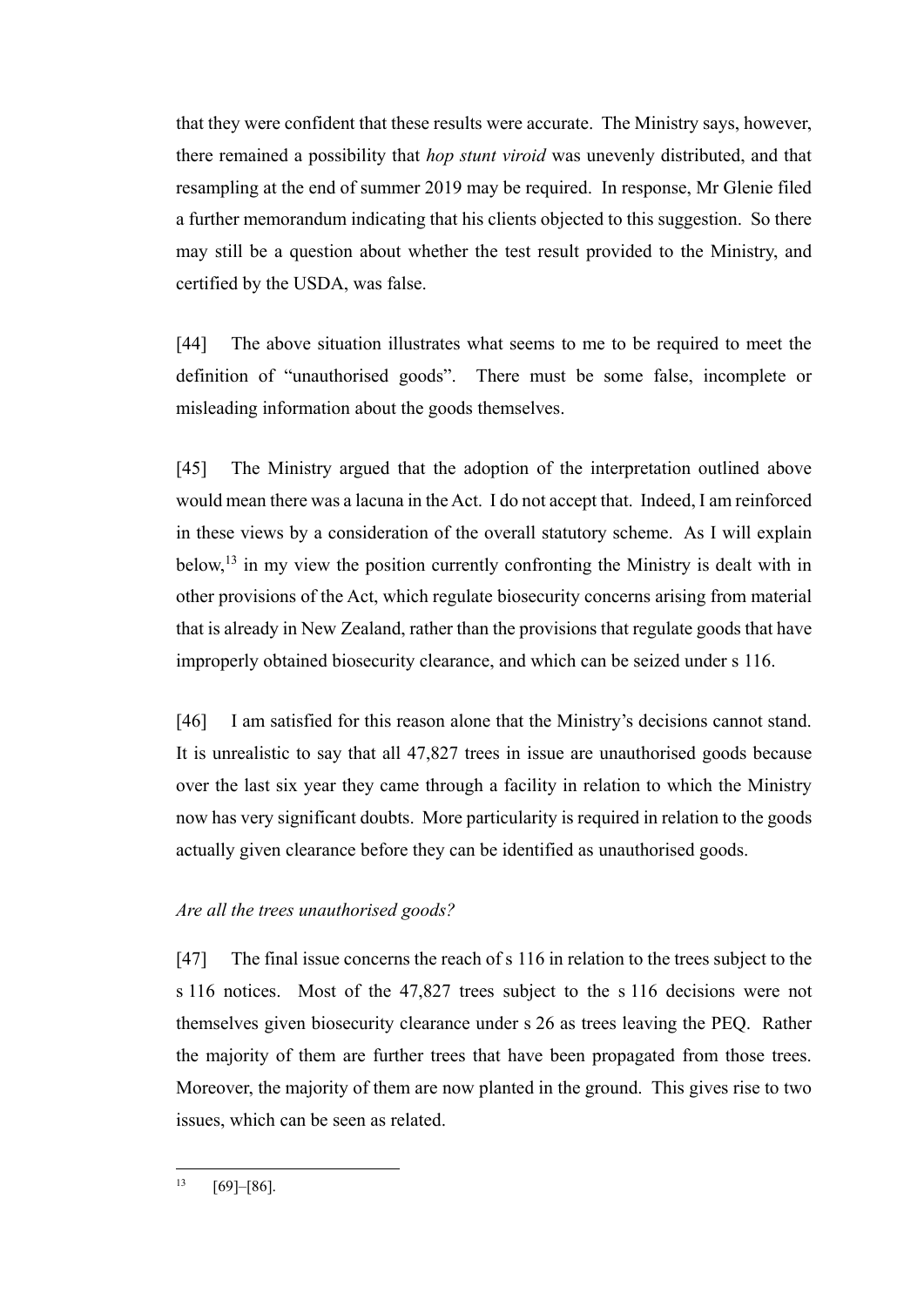[48] First, the majority of the trees subject to the decisions under s 116 never themselves obtained biosecurity clearance under s 26. The biosecurity clearance was given in relation to a more limited number of trees that have been grown in the New Zealand quarantine conditions. These trees were then released from PEQ after obtaining the biosecurity clearance, and used as the base stock for the propagation of commercial quantities of trees. That propagation involved the process of taking cuttings from the trees that had obtained the biosecurity clearance and grafting them onto other root stock, or other trees. The appellants accordingly argue that s 116 cannot apply to the majority of the trees, as they are not "unauthorised goods" as they are not goods that "have been given a biosecurity clearance" under the definition.

[49] I accept that point, at least so far as it goes. It seems to me that this situation is contemplated by s  $116(1)(b)$ , which extends the ability to use the necessary powers to include other goods that have been in contact with "unauthorised goods", where there are reasonable grounds to suspect that pests or unwanted organisms could have been transmitted. There might be no more clearer example of such "contact" than grafting the unauthorised goods onto root stock to create new trees.

[50] As the applicants say, however, this has not been part of the Ministry's decision-making. It is not referred to in either of the two decision papers. Neither is it referred in the Ministry's evidence, including the evidence of Dr Herrara who made the s  $116(2)$  decision. I am conscious that s  $116(1)(b)$  requires a separate set of questions to be asked and answered by the relevant statutory officer, and on the face of the record they have not been addressed. There is also another issue, not mentioned at the hearing, which is the prospect of s  $116(1)(b)$  applying to other trees in the vicinity of the trees receiving clearance over the last two or more years. This may further illustrate the difficulty with the Ministry's approach.

[51] As a general proposition, a statutory decision-maker is not able to rely on alternative statutory powers to justify a decision, particularly when there are additional requirements.<sup>14</sup> The position appears to be different in Australia.<sup>15</sup> But in

 $14$ <sup>14</sup> See Philip Joseph *Constitutional and Administrative Law in New Zealand* (4th ed, Thomson Reuters, 2014) at [23.2.2 (3)].

<sup>15</sup> *Lockwood v Commonwealth* (1954) 90 CLR 177 (HCA).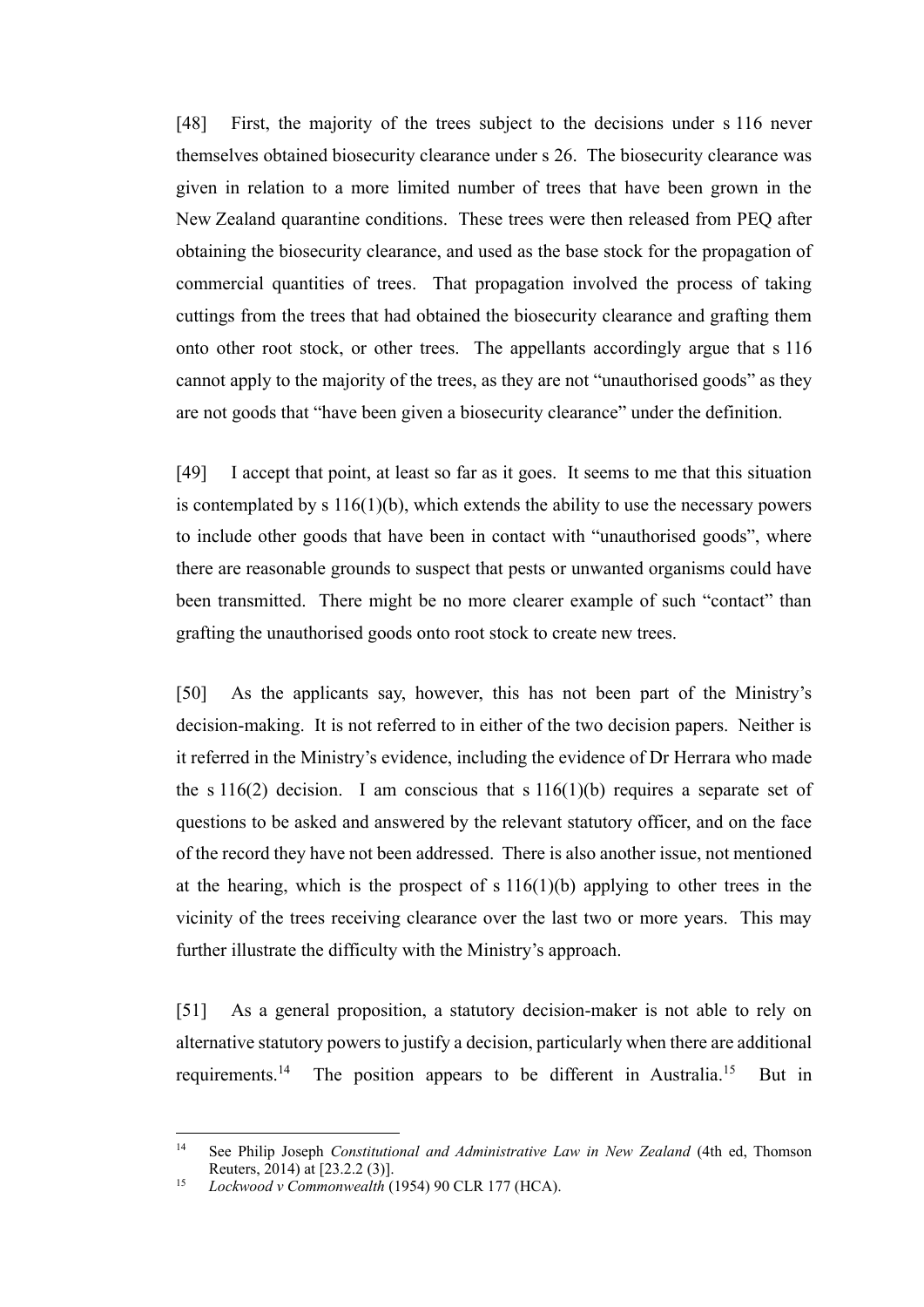New Zealand these issues can be addressed under the discretion as to relief. Where another power is relied upon to save a challenged decision and it seems clearly to apply, and when what is involved is a potential biosecurity risk, a Court can exercise its discretion in relation to relief so that the new power can be exercised. If this was all that were involved in this case, I would have so exercised the discretion as to relief here. Given the conclusions I have already reached, however, these are not unauthorised goods at all. So the need to fashion appropriate orders in light of these issues does not arise.

[52] There is a further significant issue. The vast majority of the trees that are subject to the s 116 notice are now growing in the ground. Some have reached their second or third season. This calls into question whether they can be now subject to the exercise of power under s 116. The unauthorised goods, or goods that have been in contact with other authorised goods, must be "goods" as defined. The definition in s 2 is:

**goods** means all kinds of moveable personal property.

[53] As Mr Greig submitted, s 116 should be contrasted with other terminology used in other sections of the Act. For example, the powers of examination in s 121 covers organisms, organic material, as well as other goods or material. The words "organic material" and "organism" are subject to their own clear definitions in s 2. The more restricted use of the concept of "goods" in s 116 is significant. It shows that the text, in light of the scheme and purpose of the Act, is intended to have its limits.

[54] The distinction between personal property and real property is subject to a rich vein of case law. As a general proposition, trees planted in the ground are not treated as moveable property.<sup>16</sup> On this basis any trees that remained in pots, or in other equivalent containment, would be goods but any such trees that had been planted would not be. There is the further complexity here that some of the trees in the ground are dug up and transported once sold by a nursery.

<sup>16</sup> <sup>16</sup> *Windermere Forests Ltd v Commissioner of Inland Revenue* (1993) 18 TRNZ 283 (HC); *Fisk v C R Grace Ltd* (2009) 6 NZ ConvC 194,707, (2008) 10 NZCPR 12 (HC); and *Halliday v Bank of New Zealand* [2012] NZHC 3099, [2013] 1 NZLR 279.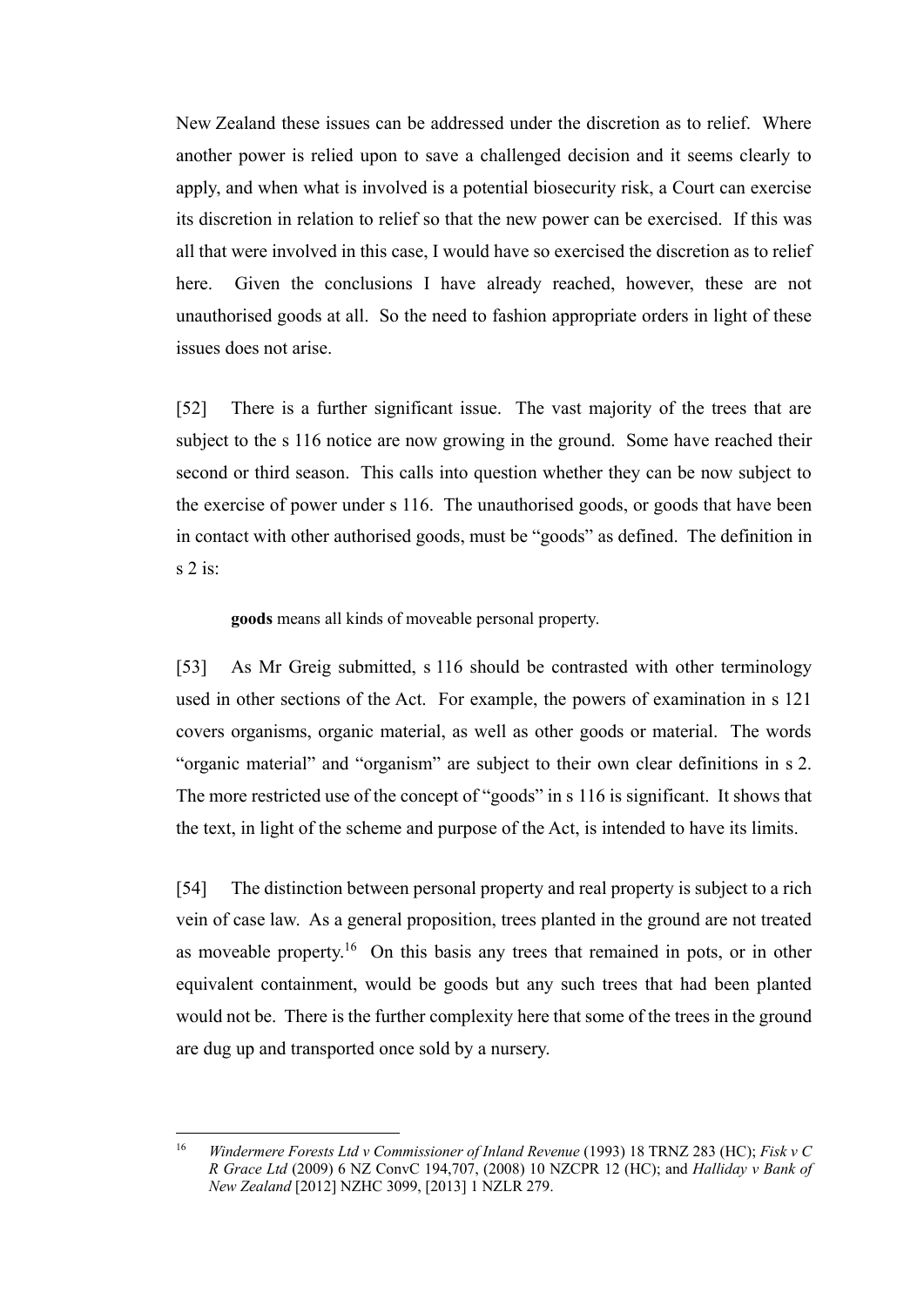[55] I accept the argument of Mr Fong that the meaning to be given to "goods" or "moveable property" will be highly dependent on the context.<sup>17</sup> He challenged the idea that the reach of s 116 could turn on the arbitrary actions of the owner of the tree. But Parliament has provided limits on when property can be traced from unauthorised goods for the purposes of s 116. Here a large number of trees are now planted in the land and producing fruit. In some cases, those trees have been in the environment for years. There may have been other trees in the vicinity of these trees. In most cases the situation here seems to be beyond the outer limits of the reach of s 116. So I do not accept that the point made by the applicants is a technicality. Rather it goes to the heart of the intended reach of s 116. It is the Ministry that is pushing its application beyond its technical limits.

[56] Again, the Ministry argued that adopting this interpretation would mean there was a lacuna in the Act. I do not accept this. As with the question concerning whether there was false, incomplete or misleading information concerning the goods, I am reinforced in my view by the overall scheme of the Act. As I will explain, in my view different provisions apply to regulate the current problem.<sup>18</sup>

[57] For this reason also, I conclude that the decisions under s 116 were unlawfully made. The majority of the trees that are subject to the s 116 notice are no longer within the scope of the section.

## **Unreasonableness**

<span id="page-21-0"></span>[58] Given the conclusions I have reached above, it is unnecessary for a concluded view to be reached on the claims of unreasonableness that were advanced by the applicants in the Johnny Appleseed proceeding. I would have rejected the challenge on these grounds, however. In the circumstances, I will seek to summarise my reasons notwithstanding the reasonably extensive material that was traversed in argument.

[59] I should first say that I have not found it of assistance to address the debate concerning intensity of review, and variable standard *Wednesbury* unreasonableness.

 $17$ <sup>17</sup> *The Noordam (No 2)* [1920] AC 904 (PC).

 $[69]$ – $[86]$ .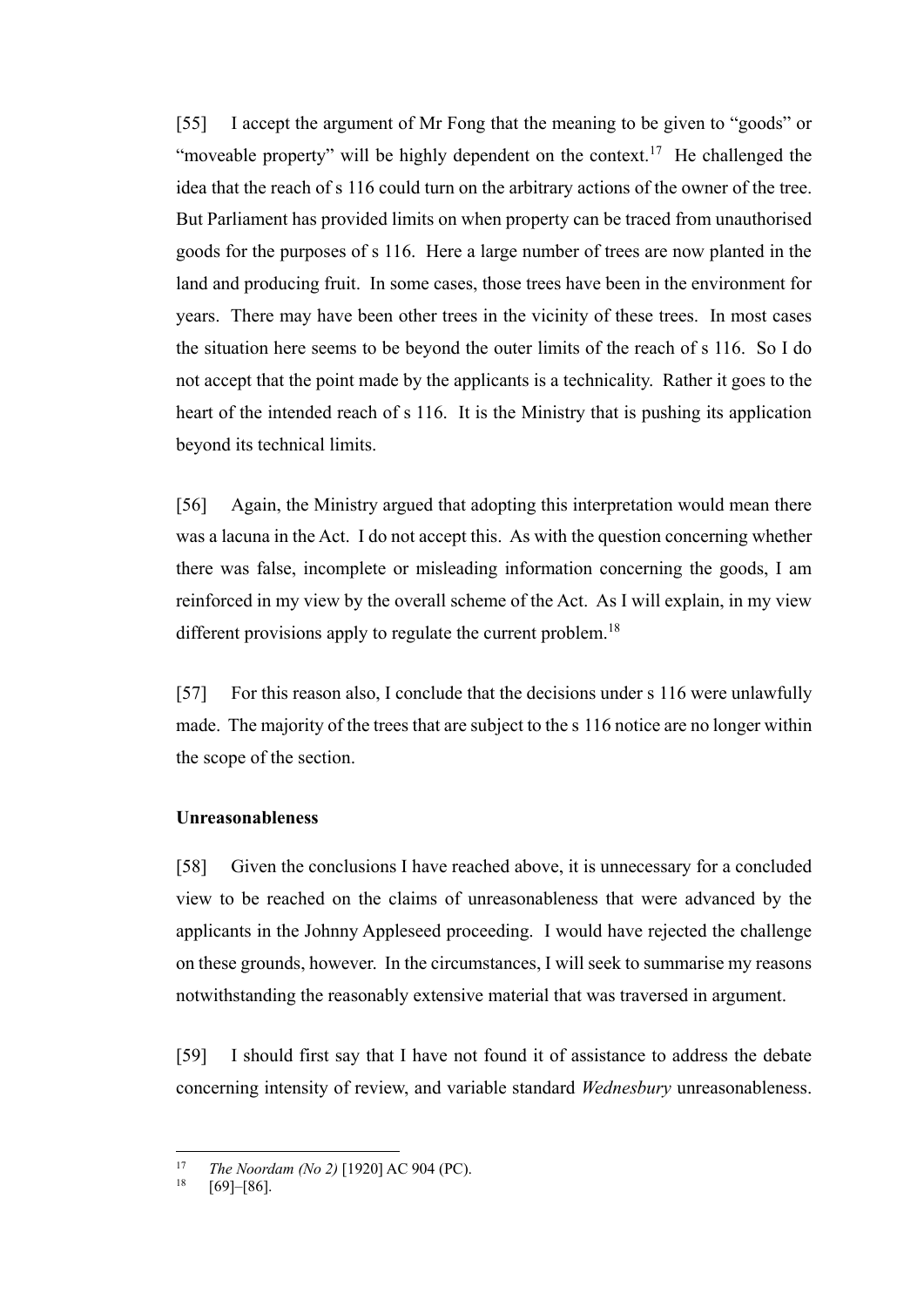The question here does not involve application of this ground of judicial review. Rather the requirement for reasonableness is in the section itself. I accept Ms Catran's point that some of the rationale for respecting the expertise of the decision-maker with respect to challenges based on unreasonableness may apply. But when the word "reasonable" is used in the statute itself as a requirement of the law the Court must ensure that it has been met. An illustration of this point in a different statutory context is provided in *Canterbury Regional Council v Independent Fisheries Ltd*, which involved a statutory requirement that a Minister exercise a power when he or she "reasonably considers it necessary".<sup>19</sup> The Court of Appeal addressed the standard to be applied when a Court reviewed such a decision and said:

[22] We agree with Mr Goddard that a review of the merits of the decision, as on an appeal, is to be avoided. We also accept that the decision should not be reviewed on the basis of Wednesbury unreasonableness or irrationality because the requirement to consider "reasonably" imports a higher standard. Indeed it was not argued that the decision was so unreasonable that no reasonable person could have made it. The Court must be satisfied that the Minister's consideration of necessity was reasonable. This will involve the Court being satisfied that the Minister did in fact consider that the exercise of the particular power was necessary to achieve a particular purpose or purposes of the Act at the time the power was exercised, taking into account the nature of the particular decision, its consequences and any alternative powers that may have been available. In making this assessment, the Court will give such weight as it thinks appropriate to the Minister's expertise and opinion, while recognising that Parliament has enacted s 10(2) as a constraint on the exercise by the Minister of his powers under the Act.

(footnotes omitted)

[60] The decision in that case was that the statutory requirement had not been met, and it was held to be invalid. So the more straightforward question here is whether the statutory requirement is met.

[61] Ms Catran for the Ministry took me through the decision-making processes that had been followed by Mr Thomson and Dr Herrera. In the case of Mr Thomson, he gave consideration to the question whether the goods in question could be reauthorised under s  $27(1)(d)(iii)$  of the Act on the basis that measures could be taken that were equivalent to those set out in the IHS. There were a number of inputs to that decision in the form of other opinions and assessments, which were annexed to the

 $\overline{a}$ <sup>19</sup> *Canterbury Regional Council v Independent Fisheries Ltd* [2012] NZCA 601, [2013] 2 NZLR 57.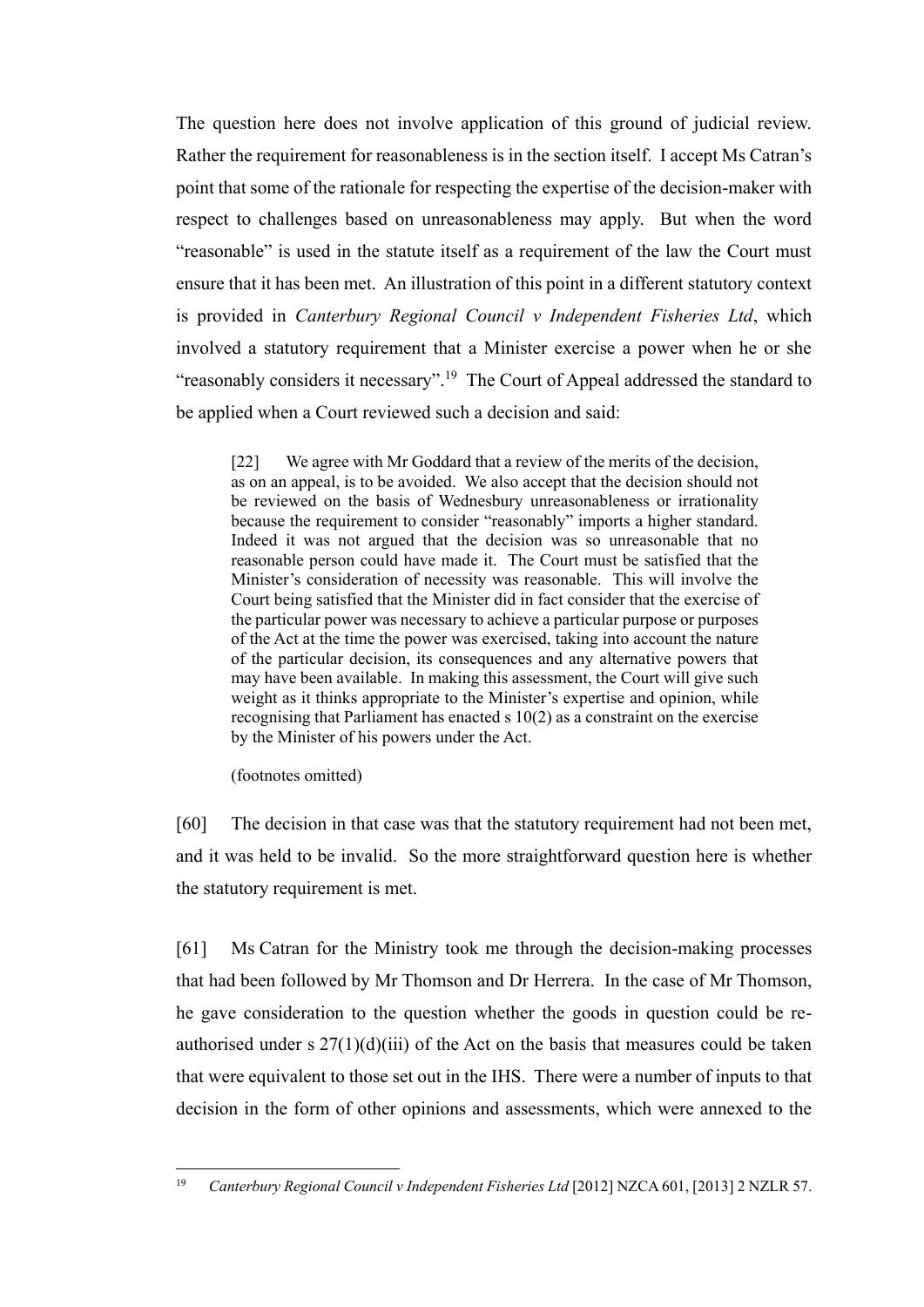decision. For example, there was a reasonably detailed analysis undertaken on the risks of pests or diseases being latently present in the trees notwithstanding the lack of any manifestation of such pest or diseases while they had been in the New Zealand environment. There were a number of other such analyses on other issues.

[62] Following the completion of that exercise, and the release of Mr Thomson's decision on 27 July 2018, a different biosecurity officer, Dr Herrera made her decision under s 116(2). Her decision was similarly based on extensive input in the form of other opinions and reports. For example, advice was sought from Dr Mike Rott based in Canada, who Ms Catran described as a world-leading expert. He gave urgent advice on diseases of unknown aetiology – that is diseases which have a cause or origin that is unknown. Having considered those various papers, Dr Herrera made her decision under s 116(2) on 30 July.

[63] In my view, the diligence and care demonstrated in these decision papers cannot be faulted. What they demonstrate is that the Ministry has been very careful to thoroughly research the situation, and then determined what action it should take. Put another way, the decisions demonstrate that the Ministry has acted reasonably.

[64] What may be significant is that these decisions proceed on the basis that the level of risk that is regarded as acceptable is that identified in the original IHS. To initially create an IHS, a formal ALOP is established. The decisions proceed on the basis that this is what needed to be achieved in the further decisions. Ms Catran submitted that this was the correct approach, as a decision under s 116 needed to provide for the effective management of risks under Part 3 of the Act, and the effective management of the risks for this material had been determined in the IHS earlier established under Part 3. Ms Catran noted that s 116(6) refers to the decision achieving the purpose of Part 3.

[65] I accept that it is permissible for the decision-makers under s 116 to proceed on the basis that it is appropriate to achieve the same level of protection that was contemplated in the original IHS. But I do not accept that that is mandated as a matter of statutory interpretation. Decisions under s 116 can achieve the purpose of the Act – the effective management of risks associated with importation – even if the level of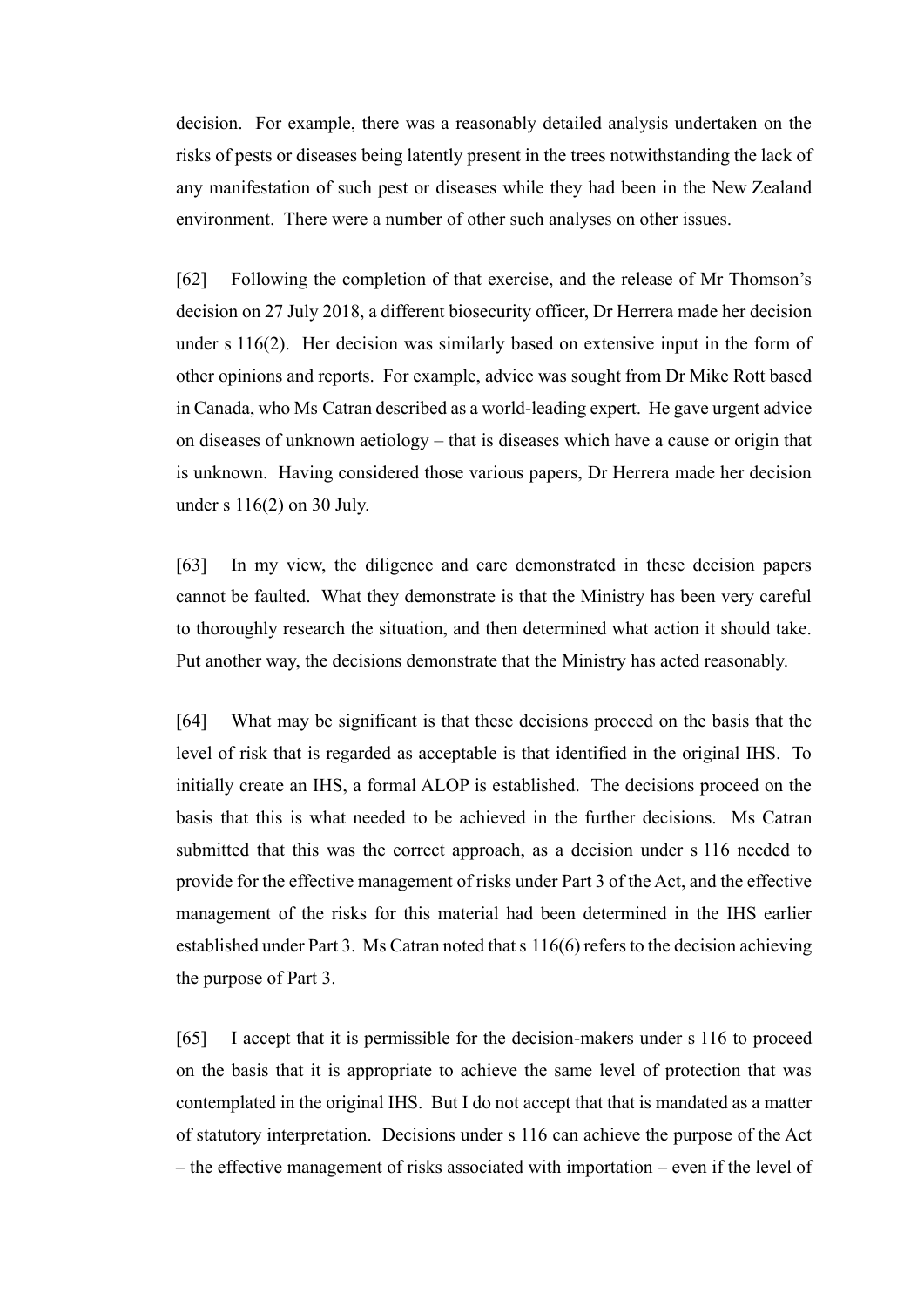protection involved is no longer as great as contemplated by the original IHS. What is required is the effective management of risks more generally. The circumstances that decision-makers are confronted with may involve a different assessment of the risk balancing exercise. But as I say, it was open to the decision-makers here to proceed on the basis that they wanted to achieve the same level of protection contemplated by the HIS. As such, the directions given under s 116(2) to achieve this outcome cannot be categorised as not reasonable.

[66] In advancing the case for the applicants, Mr Glenie identified a number of factors that individually, or in combination, demonstrate why Dr Herrera's direction was not reasonable. I am not satisfied that any of the factors relied upon lead to that conclusion given the above matters. By way of summary:

- (a) Mr Glenie pointed out that there had been a failure by the Ministry in not auditing the Clean Plant Centre until 2018. He pointed to the fact that the Ministry's Accreditation Standard required an annual desk audit at such facilities by either MPI or the USDA, and that the 2011 audit report recommended a MPI audit in 2015. There had been no audit activities by MPI between 2010 and 2018. But whether the Ministry can be criticised in this context is irrelevant. The decision-makers in 2018 were required to deal with the biosecurity issue confronting them irrespective of the reasons why it had arisen. It would have been quite wrong for them to take less demanding action because they thought the Ministry must bear some responsibility for what had developed.
- (b) Mr Glenie also criticised the audit report itself, and the actions taken by the Ministry during the audit, including the auditors action in leaving the facility after the first day of work, and not going through more records at the time. This criticism has little relevance for the same reasons. What matters is the information that was available to the decision-makers, who were required to make their decisions on the basis of what information they had.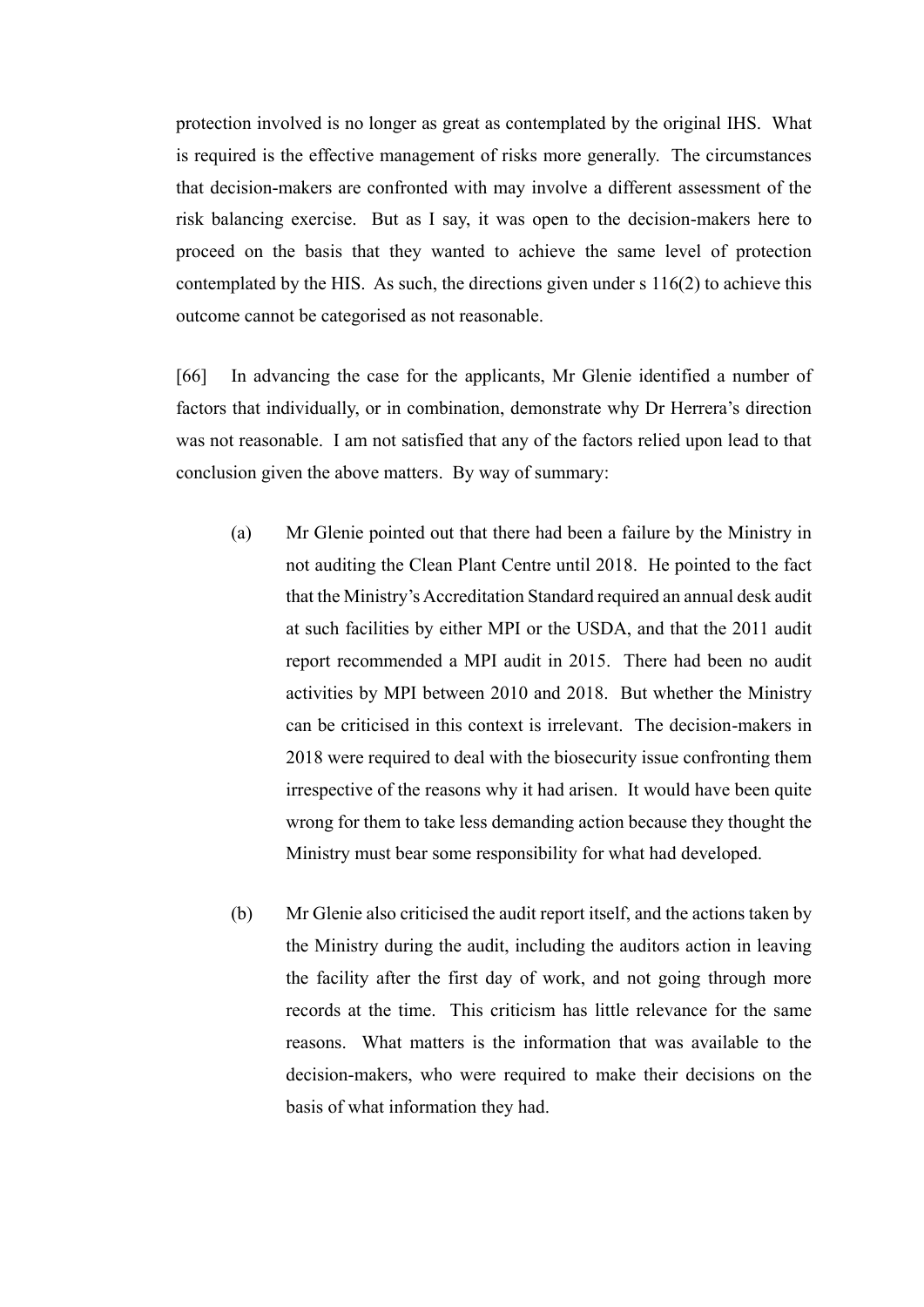- (c) Thirdly, Mr Glenie relied on the fact that there was low residual biosecurity risk, relying on evidence filed from Dr Cohen, an independent expert, and the tests that had been done and could be done on the trees here. I accept that this material might now be relevant to the Ministry's consideration of other powers, as I will address below. But as indicated above, I also accept that a decision made under s 116 can properly proceed on the basis that the level of risk that can be accepted is that contemplated by the original IHS.
- (d) Next, Mr Glenie complained of what he described was a disregard for the plaintiffs' losses. He identified that the losses would vary depending on factors such as the commercial significance of particular cultivars, and the different circumstances – for example a tree that had been planted in the New Zealand environment for two to three years was in a different situation from one that had just been released from containment. Whilst that is true, the relevant assessment of loss is addressed under s 116(6). Dr Herrara's decision carefully applied the requirements of this section. Given the large number of trees, owned by different producers or orchardists in different situations, it was unrealistic to expect a decision to be made on a more particular basis, particularly given the impending spring conditions referred to below. In the words of s 116(6), such greater refinement in the assessment was not "practicable".
- (e) Finally, Mr Glenie complained about the timing, and impact of the s 116 notices. He said that the Ministry had identified the relevant problems back in December 2017, but had now made decisions on 30 July 2018 requiring action by 22 August 2018. Moreover, the containment option was largely unrealistic, such that destruction was the only real way of complying with the directions. He also said that burning of the trees would be very difficult because the trees are wet wood. I accept, however, that a very significant amount of work has occurred between December and the decisions made in July 2018. I also accept that the urgency of the directions is associated with the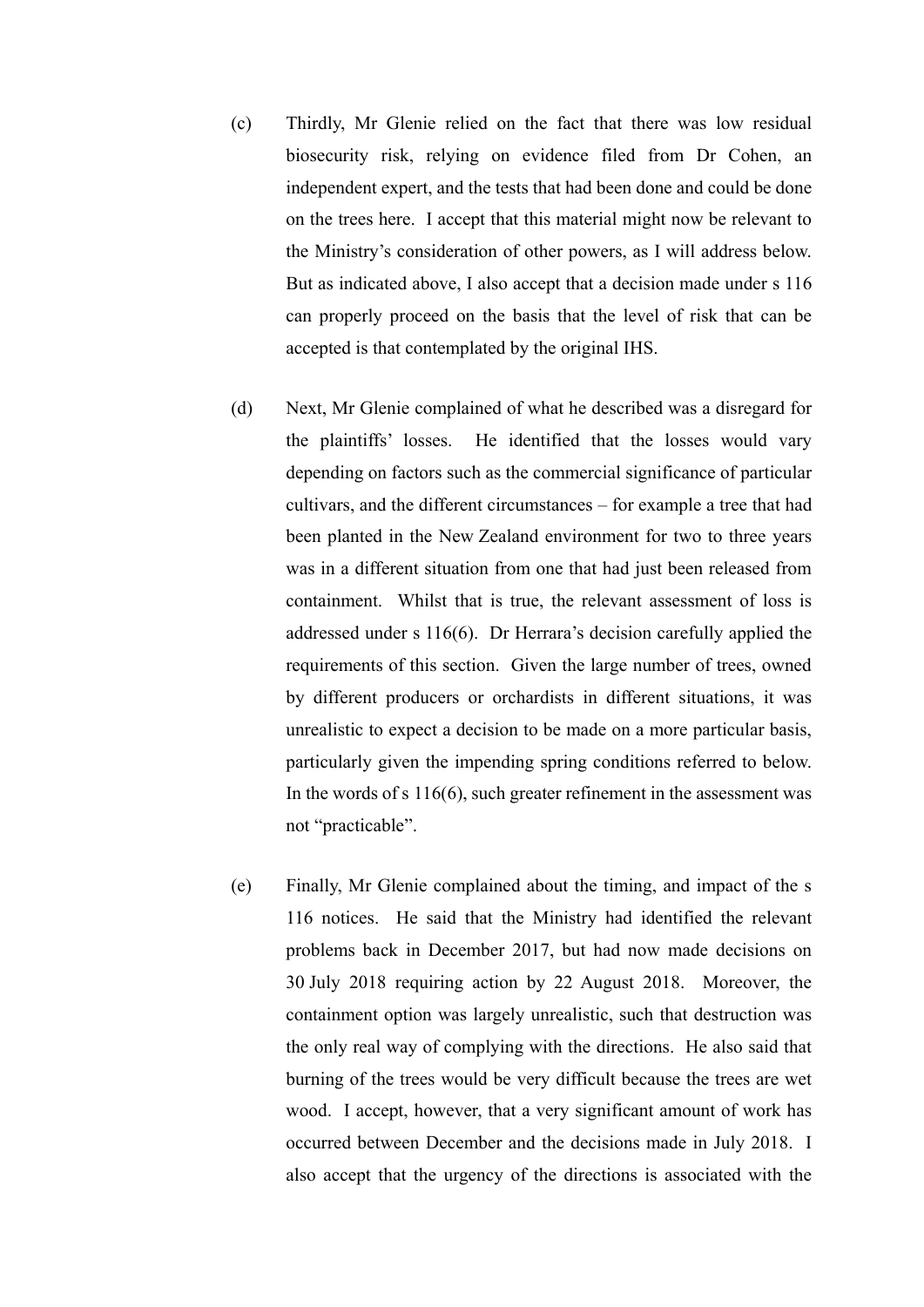arrival of spring, and the risk of pests and unwanted organisms spreading in the spring period. Moreover, considerable work has gone into establishing new equivalent quarantine areas that will satisfy the containment requirements. I do not accept there has been unreasonableness for this reason.

[67] The claim for unreasonableness only arises in the alternative. I assess it on the assumption that these are unauthorised goods within the scope of s 116, contrary to the conclusions I have reached above. On that basis, I reject the unreasonableness claim. But it may well be that many of the sentiments that underlie that claim arise because the Ministry has not lawfully used the s 116 powers for the reasons I have already found.

[68] For all these reasons, I would have declined the challenge based on the claim the directions were not reasonable under s 116(2).

## **Alternative powers**

<span id="page-26-0"></span>[69] As indicated above, the Ministry contended that the interpretation of the provisions advanced by the applicants would result in there being a lacuna in the Act as it would mean that the very real biosecurity problem confronting the Ministry would not have an appropriate legislative response.

[70] I do not accept that this is so. Indeed, a consideration of the wider scheme of the Act suggests to me the problem that currently presents itself is properly dealt with by other legislative powers that apply when biosecurity risks become apparent in relation to material already present in New Zealand. These provisions apply not only with respect to "goods", but rather apply to anything that gives rise to a biosecurity risk. Neither do they turn on whether the original biosecurity clearance has been given as a result of false, incomplete or misleading information. They turn on relevant biosecurity risks existing in relation to something in the New Zealand environment.

[71] The other relevant statutory provisions addressed below seem to me to contemplate the legislative response to the current circumstances. I agree that these provisions may not allow the Ministry to immediately require the destruction of all of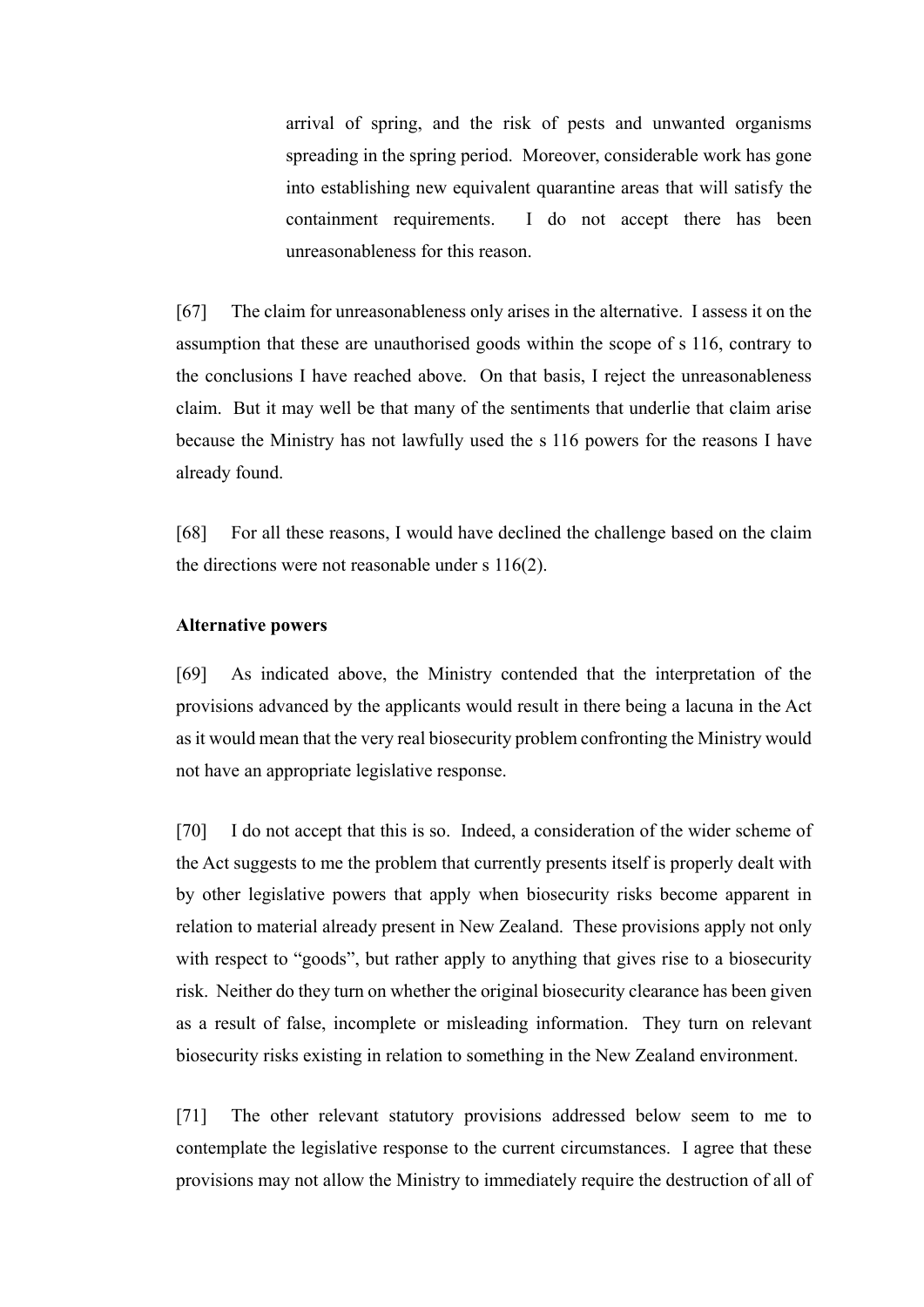the trees. The better view may be that there are additional legislative requirements before such steps may be taken. But I refrain from reaching any concluded view on that point given that I do not have the full facts, or reasoned decisions on these other provisions.

[72] The fact that there are additional requirements for taking actions of this kind does not mean that there is a lacuna. Rather it means that Parliament has directly considered when steps, such as destruction, can be undertaken in relation to material that may contain pests or unwanted organisms within New Zealand, and concluded that such additional requirements are appropriate in those circumstances. My view that these provisions are the appropriate ones to apply rather than s 116 is also consistent with the interpretive influence of NZBORA given the right in s 21, and the greater protections and remedies available under these provisions.

#### *Sections 121 and 122*

<span id="page-27-0"></span>[73] The first powers are those contained in s 121. This provides:

#### **121 Power to examine organisms**

- (1) An inspector or authorised person may exercise any or all of the powers in subsection (1B) on—
	- (a) organisms:
	- (b) organic material:
	- (c) any other goods or material.
- (1A) The purposes for which the inspector or authorised person may exercise the powers are—
	- (a) taxonomical identification of an organism:
	- (b) diagnosing a disease:
	- (c) determining whether imported goods may be given a biosecurity clearance:
	- (d) ascertaining the presence or absence of any pest or unwanted organism:
	- (e) making an assessment of measures taken to eradicate or manage any pest or unwanted organism.
- (1B) The powers are to—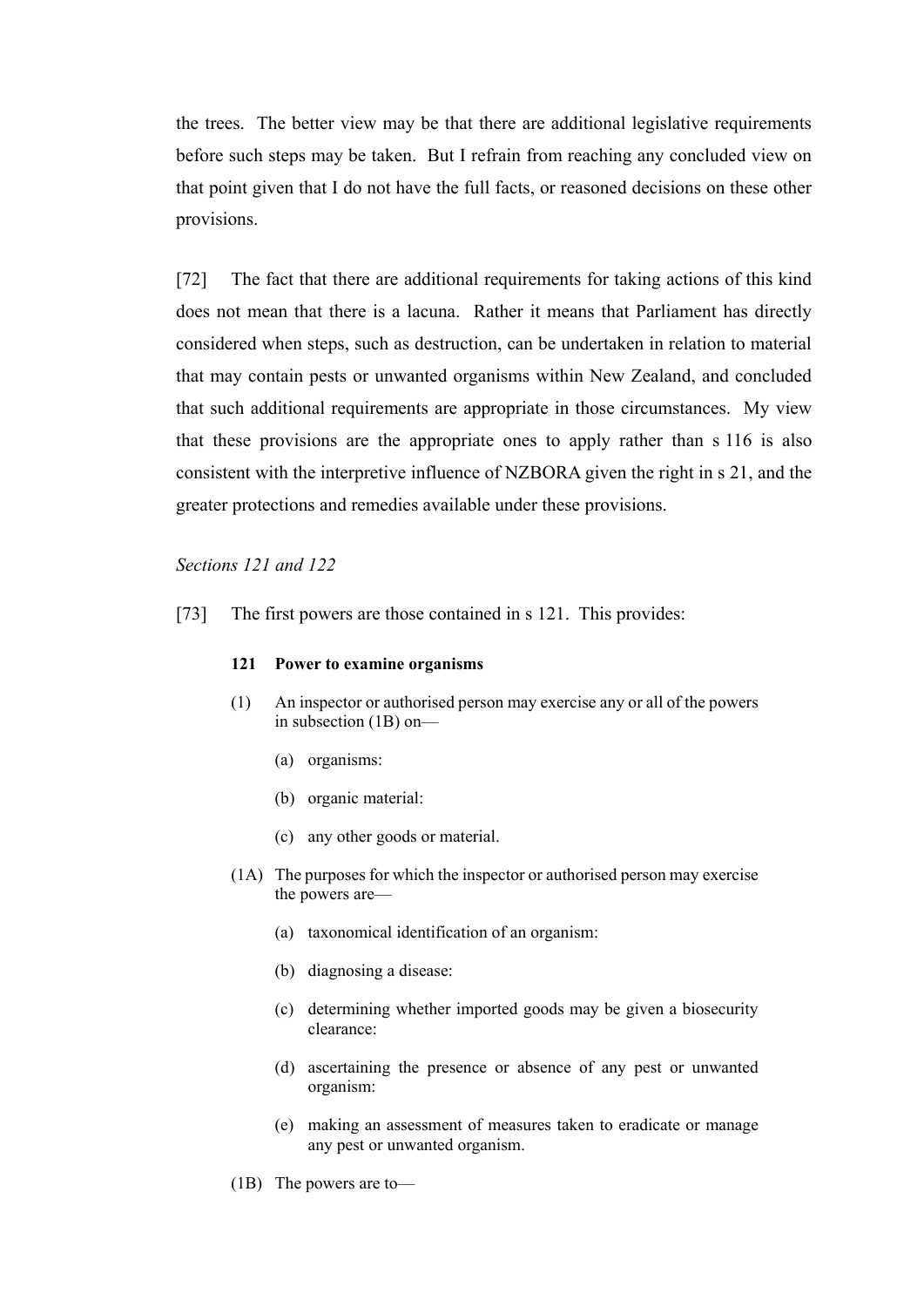- (a) autopsy:
- (b) destroy:
- (c) examine:
- (d) inspect:
- (e) sample:
- (f) section:
- (g) take specimens:
- (h) test:
- (i) apply any other treatment or procedure.
- …

…

[74] This gives the Ministry very broad powers to conduct a wide range of tests and other processes to identify the presence or absence of any pest or unwanted organism. Whilst it refers to destruction in s 121(1B)(b), in context that seems to me to be contemplating destructive testing or similar processes.

[75] If there are any such pests or unwanted organisms, the powers under s 122 can be exercised. It provides:

#### **122 Power to give directions**

- (1) An inspector or authorised person may, whenever that inspector or authorised person considers it to be necessary, direct the occupier of any place or the owner or person in charge of any organism or risk goods—
	- (a) to treat any goods, water, place, equipment, fitting, or other thing that may be contaminated with pests or unwanted organisms; or
	- (b) to destroy any pest or unwanted organism or any organism or organic material or thing that there are reasonable grounds to believe harbours a pest or unwanted organism; or
	- (c) to take steps to prevent the spread of any pest or unwanted organism.

[76] Again, these are broad powers. It includes a power of destruction. I accept Ms Catran's submission that destruction under s 122(1)(b) can only occur when there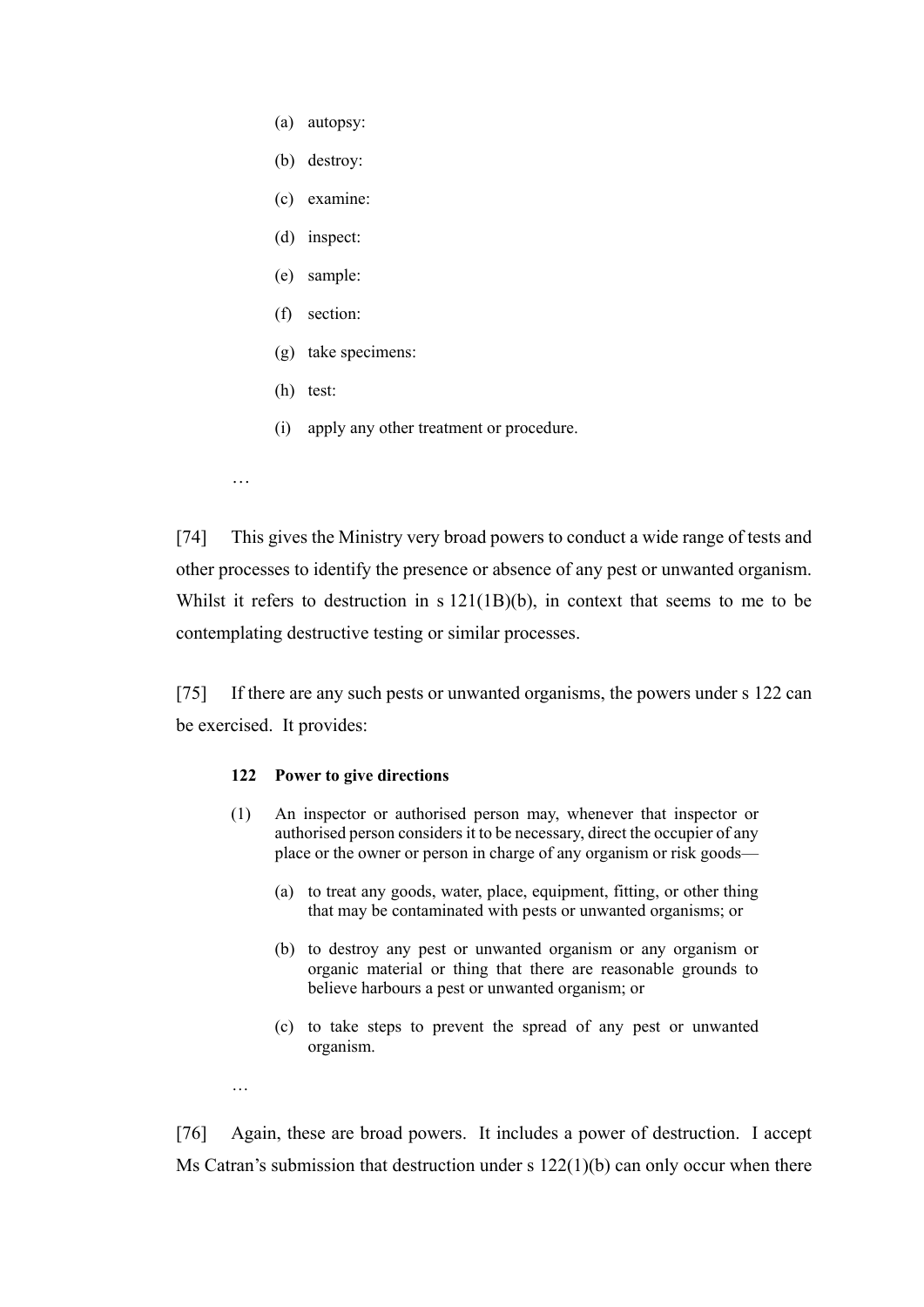are reasonable grounds to believe that a tree harbours a pest or unwanted organism. But I also accept Mr Pearson's submission that it is arguable that s  $122(1)(c)$  might be broad enough to encompass powers of containment, and also powers of destruction if they were necessary for containment. Such destruction could be part of the required action to control the spread of any pest or unwanted organism, even if a tree is not itself harbouring the pest or unwanted organism. The statutory pre-requisite for the exercise of power is that the action proposed under (a)–(c) is considered necessary by the officer exercising the power. Some degree of particularity is anticipated – there would need to be a particular pest/unwanted organism or pests/unwanted organisms in mind.

[77] I go no further than saying that the point is arguable when addressing the correct interpretation and application of the section for the reasons I explain in greater detail below in relation to s 114.

#### *Section 114*

<span id="page-29-0"></span>[78] Section s 114 provides:

#### **114 General powers**

An inspector or authorised person who has lawfully entered a place under section 109 or 111 may do anything in, on, or in relation to the place that the inspector or authorised person considers necessary or expedient to—

- (a) eradicate or manage a pest or unwanted organism on the place:
- (b) prevent the spread of a pest or unwanted organism from or to the place:
- (c) avoid, remedy, or mitigate any effect on the place of noncompliance with a pathway management plan

[79] Ms Catran submitted that this power would only be available if there were known to be pests or unwanted organisms in existence. Mr Pearson submitted the section was of wider application, and also that it could apply to destroy trees if that was thought necessary to manage the spread of any pest or unwanted organism that was suspected to be in existence.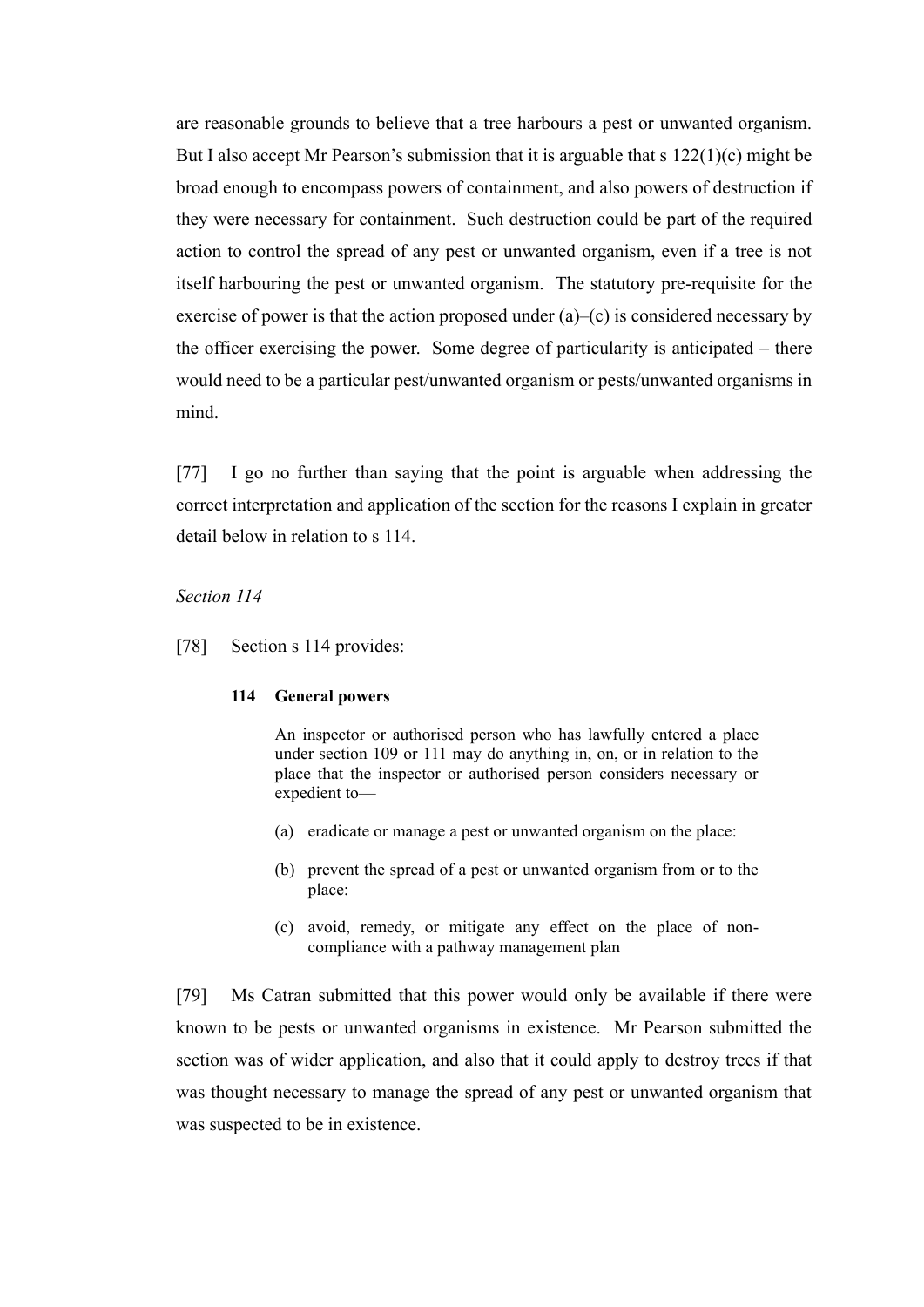[80] Whether s 114 is as broad as Mr Pearson contended is a matter for debate. The express requirements of this section are clear. First, the officer must be exercising the other powers referred to, which includes the power under s 109 to enter to inspect any place for the purpose of "confirming the presence, former presence, or absence of" a pest or unwanted organism. Second, the officer can then do what is "necessary or expedient" to achieve what is referred to in paras  $(a)$ – $(c)$ , which generally include matters for the eradication, management or prevention of the spread of unwanted pests or organisms.

[81] I accept Ms Catran's submission that the section would most naturally apply when it has been established that the pest or unwanted organism is on the place in question. The general scheme of the provisions referred to above suggests that at least some initial testing will be undertaken to establish whether there are any pests or unwanted organisms, and that containment can occur to prevent the spread, including in the meantime. But it is arguable that it might apply also when it is only suspected that a pest or unwanted organism is on that place, and steps are considered necessary or expedient to manage, eradicate, or prevent the spread of such an organism. If that is the case, it seems to me that s 114 might contemplate the destruction of materials such as trees to achieve these purposes. Even if that is so, however, the section also has a degree of particularity about it in terms of the suggested pests or organisms in question. It also needs to be interpreted in the context of the other powers, including the power of entry under s 109 to establish whether they are present or not, and the significant powers of examination under s 121.

[82] Before reaching a view on the reach of s 114 it would be first appropriate for the Court to have a concrete example where the level of risk or suspicion of the presence of such a pest or organism has been identified, and the decision maker had articulated why it was necessary or expedient to take the particular action to manage, eradicate or prevent the spread of that pest or organism. I presently do not have the advantage of a detailed assessment of this kind. The Ministry's analysis thus far has focused on the level of risk assessed in the original IHS. It has not squarely conducted a separate risk assessment of the level of risk that arises now in relation to the trees in question. So I go no further than saying that the correct interpretation is arguable.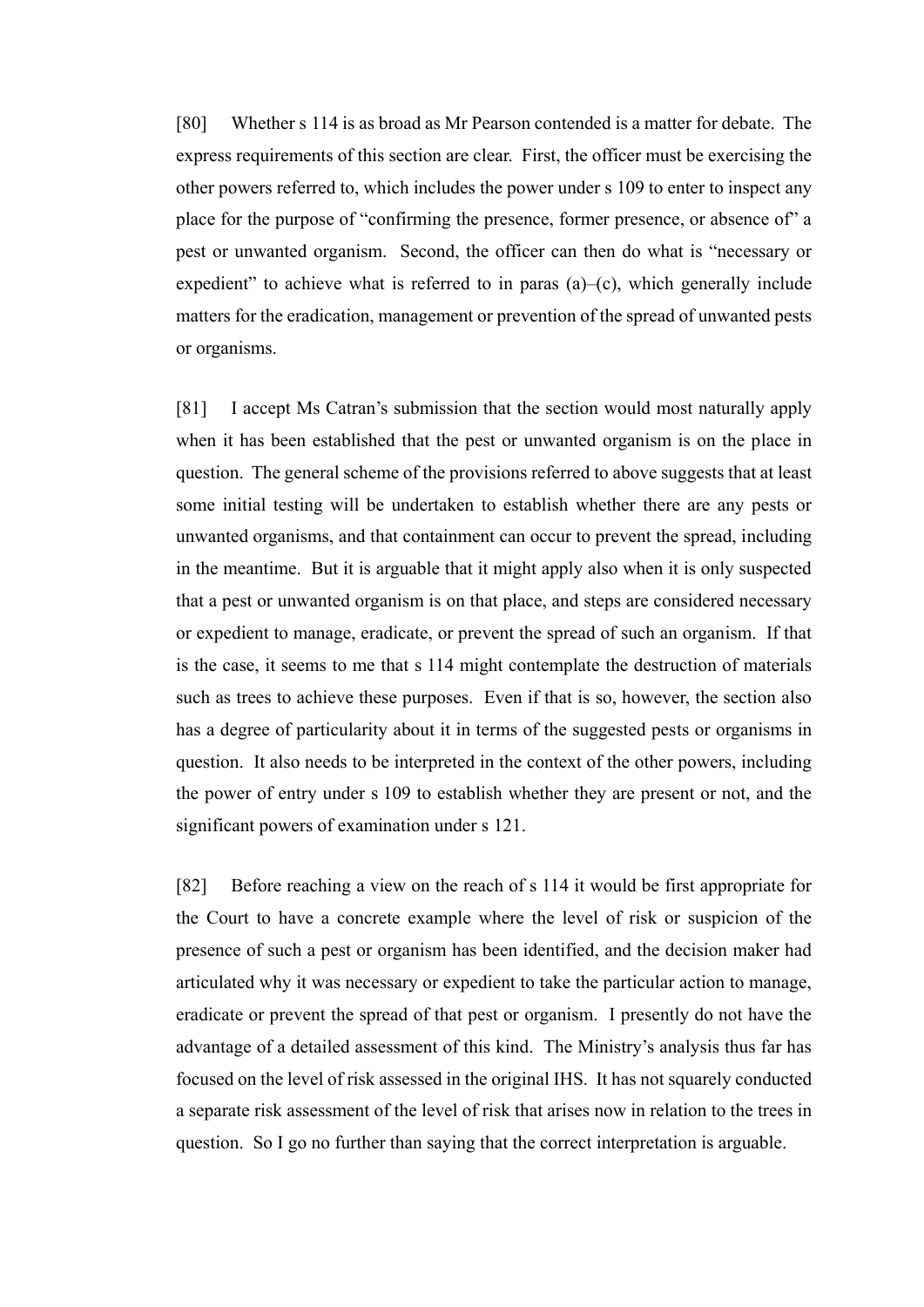[83] For example, as I understand the position, one of the present difficulties is that a particular type of testing that is usually undertaken at the Clean Plant Centre – namely woody indexing<sup>20</sup> – is not able to be conducted in New Zealand. There are other tests that can be undertaken, such as the NGS test referred to by the applicants.<sup>21</sup> But they are not as complete as the woody indexing. I am not well placed to reach any conclusion on what that means in terms of assessments as to the presence or absence of pests or unwanted organisms.

## *A different biosecurity response*

<span id="page-31-0"></span>[84] Standing back from the case as a whole, and the findings above, it can be seen that the Ministry has used the wrong set of provisions. There are available powers to address a biosecurity risk within the environment. But the Ministry has used its powers to seize and potentially destroy goods that have improperly obtained biosecurity clearance as a consequence of conduct defined as an offence. To use these powers to cover every import from a particular facility for the last six years because of a general concern relating to the reliability of its work goes beyond their legitimate scope. That approach might be seen as inconsistent with s 21 of NZBORA.

[85] The provisions that deal with possible biosecurity risks already present in the environment involve greater recognition of the interests of the owner of the materials in issue. That is reflected in the statutory requirements for taking action, and the availability of statutory compensation. For that reason, they strike a different balance in the effective management of risks than that involved in the establishment of a IHS. It is this new balance that now needs to be addressed. What is relevant now is the biosecurity response in relation to material that is already in the New Zealand environment, not the biosecurity regime that applies to what goods can enter the environment in the first place. An adjustment is required. The point is illustrated by the email from Dr Rott, who in response to the request from the Ministry for his advice in relation to diseases of unknown aetiology, appears to suggest that one response to the current position is to remove some of the diseases so contemplated by the IHS. He

 $20$ <sup>20</sup> A biological test that involves grafting parts of the candidate plant onto an indicator plant, which is then examined over a period of several years.

<sup>&</sup>lt;sup>21</sup> A new type of molecular testing, not yet accepted by the Ministry as suitable for routine testing. This testing could apparently be completed by the end of 2018.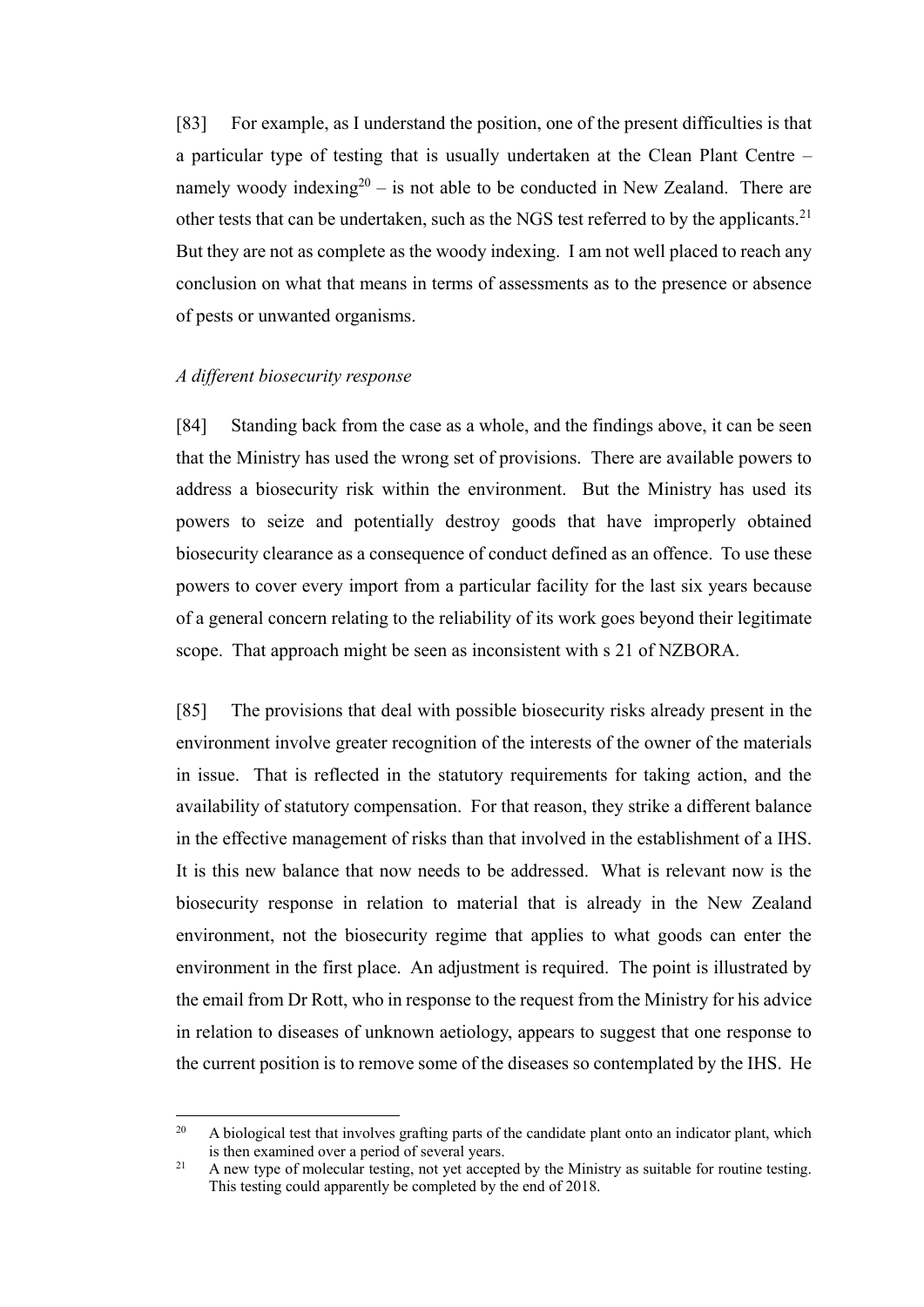indicated that in Canada his approach has been to re-look at what diseases were on the list, stating: "I make the decision primarily on whether the disease has been detected recently or it has been detected in multiple countries, if not, I would tend to remove it".

<span id="page-32-1"></span>[86] It may well be that the new exercise can be done with a level of cooperation with the industry, now that the position has been before the Court and the statutory provisions that allow for compensation have been identified as relevant. It is quite clear that nobody wants any pests or unwanted organisms within New Zealand. The Ministry will need to address what containment/testing/destruction powers they really think are necessary. It may also be, for example, that owners may prefer the exercise of destruction powers rather than a long period of containment and testing. Both sets of powers involve compensation. It may also be that a level of agreement can be reached without any question of further challenge, with the issue of compensation being resolved under the statutory provisions. Part of the reason for the compensation provisions is the incentives they create.<sup>22</sup> The level of cooperation that was demonstrated with respect to the interim orders that I refer to below can now be employed going forward.

# **Relief**

<span id="page-32-0"></span>[87] Given the findings I have made above the applicants are entitled to relief.

[88] There has been a degree of debate in recent years relating to the scope of the discretion in relation to relief, including when it would be appropriate to exercise the discretion not to set aside a decision. In *Air Nelson Ltd v Minister of Transport* the Court of Appeal indicated that extremely strong reasons would be required to decline relief.<sup>23</sup> Later, however, in *Rees v Firth*, the Court suggested a more nuanced approach may be necessary in the generality of cases.<sup>24</sup>

[89] The Judicial Review Procedure Act 2016, like its predecessor, has detailed provisions concerning the discretion as to relief in ss 16–19. Whilst the Court of

 $22$ <sup>22</sup> See *Strathboss Kiwifruit*, above n [4,](#page-2-0) at [446]–[449].

<sup>23</sup> *Air Nelson Ltd v Minister of Transport*  $[2008]$  NZCA 26,  $[2008]$  NZAR 139 at  $[60]$ – $[61]$ .<br>
24 *Page y Firth* [2011] NZCA 668, [2012] 1 NZLP 408 at [48]

<sup>24</sup> *Rees v Firth* [2011] NZCA 668, [2012] 1 NZLR 408 at [48].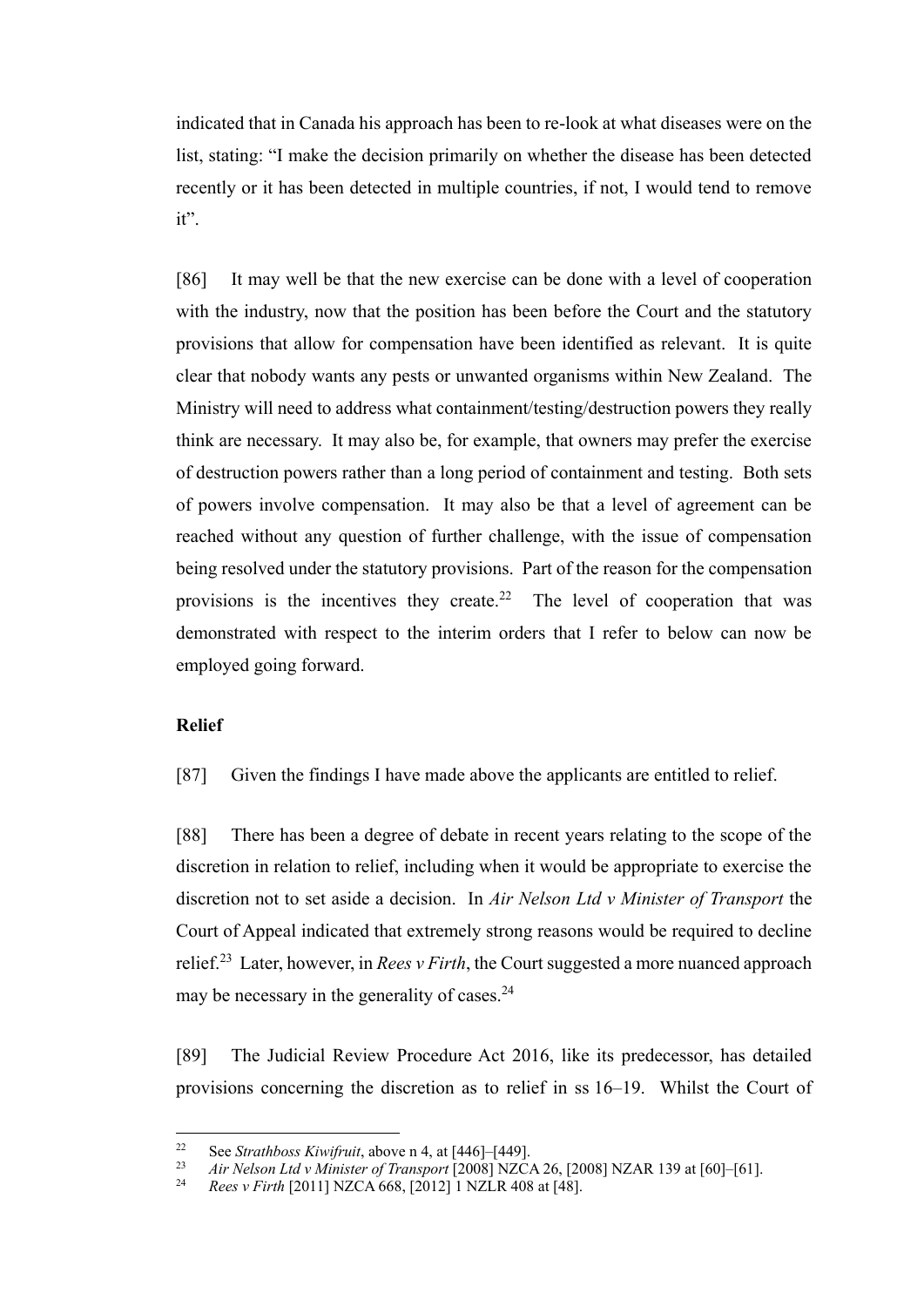Appeal in *Air Nelson* suggested that similarly strong reasons are necessary before the provisions allowing relief as an alternative to setting aside a decision are applied,  $2^5$  in my view the more nuanced approach referred to in *Rees v Firth* is to be preferred in relation to such powers. In particular, s 17 provides:

# **17 Court may direct reconsideration of matter to which statutory power of decision relates**

- …
- (2) The court may make a direction under subsection (3) in addition to or instead of granting any relief under section 16.
- (3) The court may direct any person whose act or omission is the subject matter of the application to reconsider and determine, either generally or in respect of any specified matters, the whole or any part of any matter to which the application relates.
- (4) In giving a direction to any person under subsection (3), the court must—
	- (a) advise the person of the reasons for the direction; and
	- (b) give the person such directions as it thinks just as to the reconsideration or otherwise of the whole or any part of the matter that is referred back for reconsideration.
- (5) If the court makes a direction under subsection (3), it may make an interim order under section 15, and that section applies so far as it is applicable and with all necessary modifications.
- …

[90] This means that instead of setting aside a decision under s 16, the orders contemplated by s 17 can be made. Such powers are consistent with the general discretion the Court has at common law in relation to its judicial review jurisdiction.

[91] In the present case, it seems to be appropriate to formulate relief in light of such powers. They can be utilised so that there is a period given to the Ministry to enable it to consider the application of other powers in the Act to manage any relevant biosecurity issues. In effect, I have found that the Ministry applied the wrong set of provisions to the present circumstances, and the other provisions may now need to be considered. In the meantime, the position should be preserved so that the biosecurity issues relevant to the further exercise of power are not inappropriately compromised.

 $\overline{a}$ <sup>25</sup> At [73]–[74].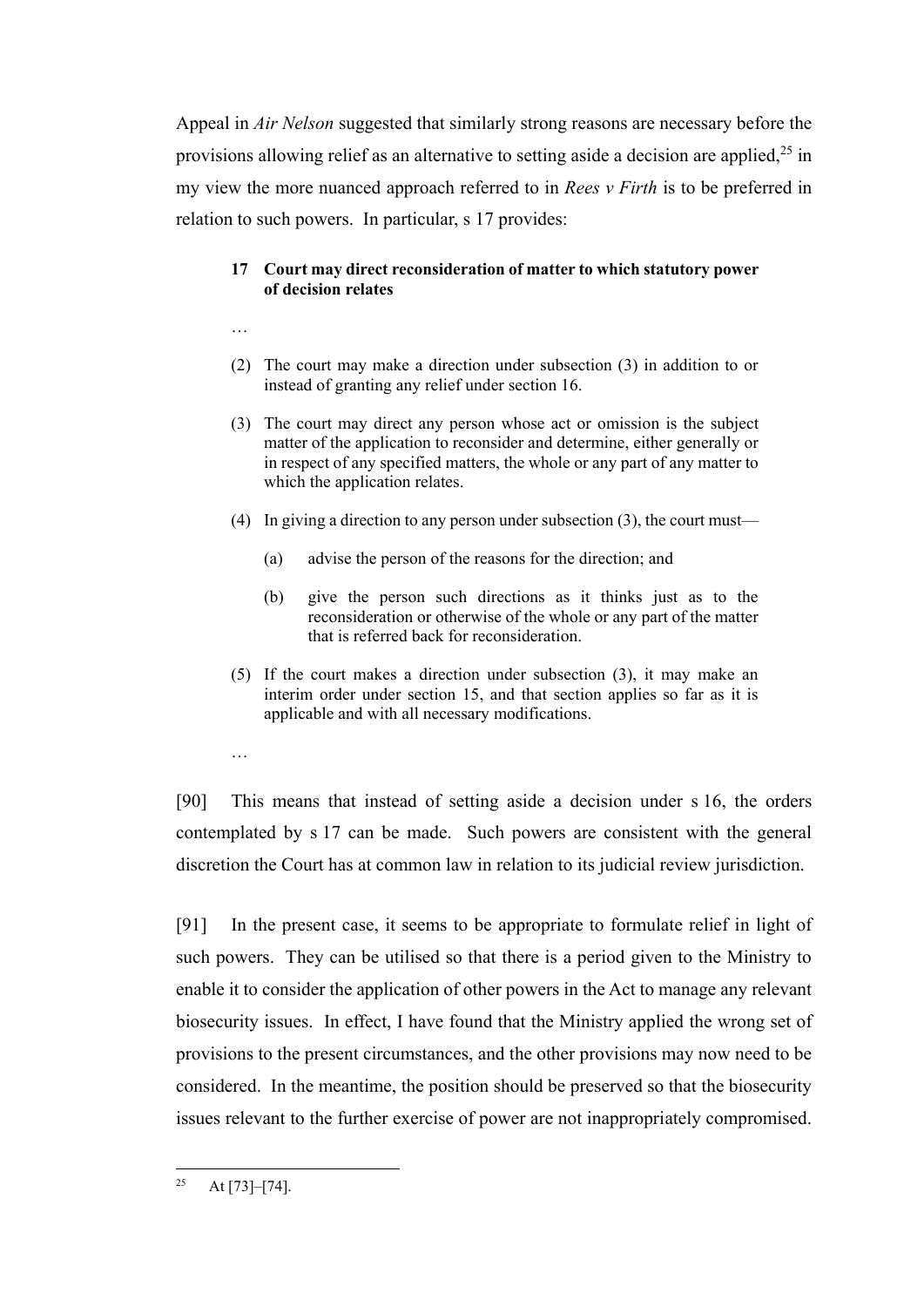This involves a direction under s 17 to reconsider the exercise of powers under the Act in light of this judgment.

[92] In the present case, at the hearing of the action, the parties were able to agree on interim orders under s 15 pending release of the Court's judgment. Those orders have the effect of preventing the Ministry taking further action under its directions under s 116, but on conditions that effectively preserve the situation relating to the trees in a manner satisfactory to the Ministry. The interim orders agreed to at the hearing (as subsequently varied) were as follows:

- (a) The interim orders shall be in force from today until 5pm on the day five working days following the date of judgment.
- (b) In respect of the plant material in issue in the proceedings.
	- (i) The plant material that the applicants/plaintiffs elect to contain is to be contained by 22 August 2018.
	- (ii) All other plant material is to remain in situ and be subject to a spraying and/or netting programme agreed between the parties. By consent, any applicant may destroy material during the interim orders period with MPI's agreement. All parties reserve their position on the effect of such destruction for any future claims (including for tortious or statutory compensation).
- (c) The parties have leave to apply to the Court for any reason until 5pm on the day five working days following the date of judgment.
- (d) The Ministry will not prosecute and will not take any steps to destroy the plant material or otherwise take enforcement action for the period until 5pm on the day five working days following the date of judgment.

[93] The above orders last until five days following the judgment. It may be that the five-day period provides a sufficient period of time for the Ministry to exercise further powers that have the effect of preserving the status quo in a manner equivalent